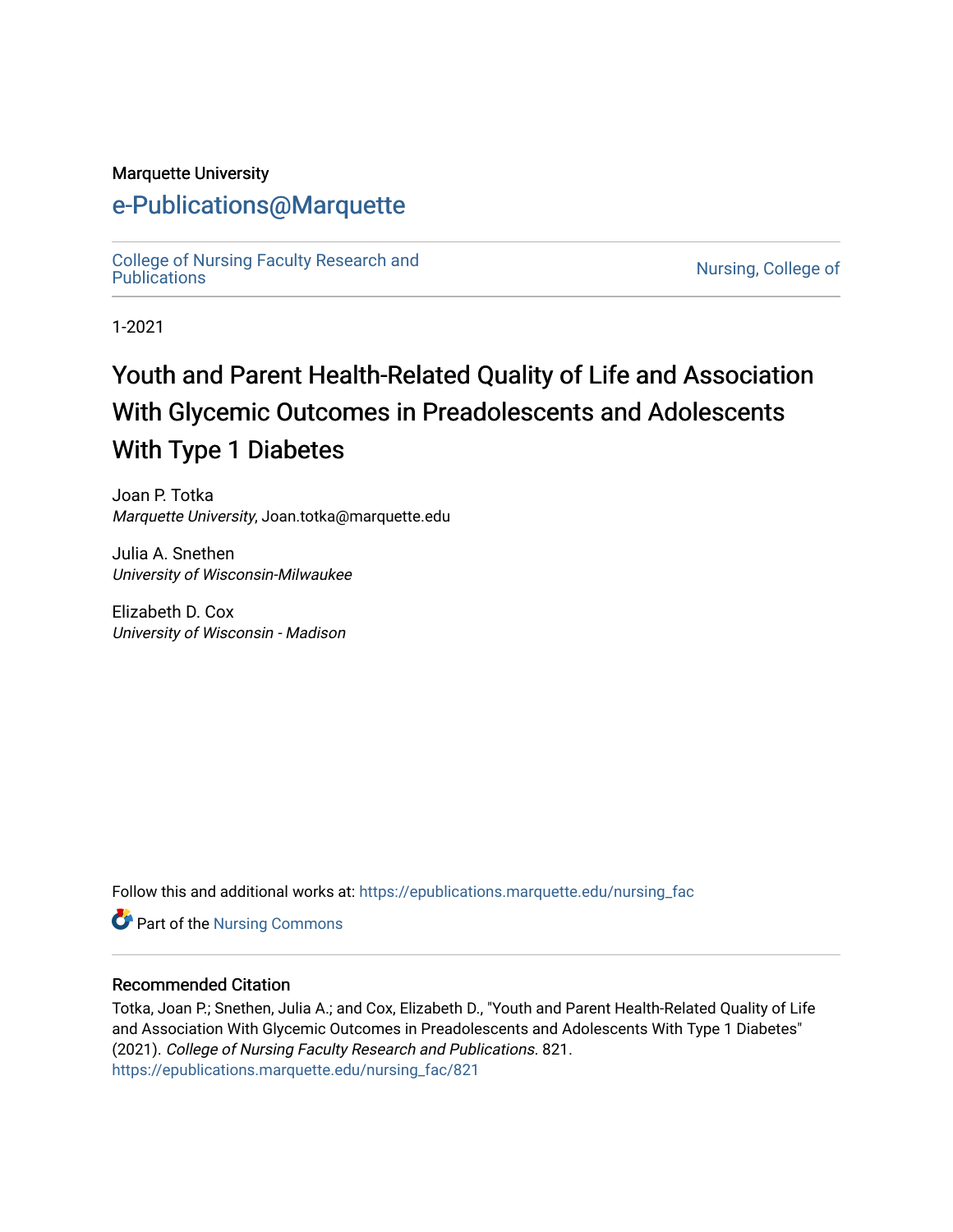**Marquette University**

## **e-Publications@Marquette**

## *Nursing Faculty Research and Publications/College of Nursing*

*This paper is NOT THE PUBLISHED VERSION;* **but the author's final, peer-reviewed manuscript.** The published version may be accessed by following the link in the citation below.

*Journal of Pediatric Health Care*, Vol. 35, No. 1 (January/February 2021): 64-73. [DOI.](file://vs-fs2/ACAD/LIB/The%20Commons/Projects/IR/IR%20training%20documents/dx.doi.org/10.1016/j.acalib.2009.06.017) This article is © Elsevier and permission has been granted for this version to appear in [e-Publications@Marquette.](http://epublications.marquette.edu/) Elsevier does not grant permission for this article to be further copied/distributed or hosted elsewhere without express permission from Elsevier.

# Youth and Parent Health-Related Quality of Life and Association with Glycemic Outcomes in Preadolescents and Adolescents With Type 1 Diabetes

Joan P. Totka

Joint Clinical Assistant Professor, College of Nursing, Marquette University, Milwaukee, WI Department of Nursing Research, Children's Wisconsin-Milwaukee Hospital, Milwaukee, WI

#### Julia A. Snethen

Professor and PhD Program Director, College of Nursing, University of Wisconsin-Milwaukee, Milwaukee, WI

## Elizabeth D. Cox

Professor, Division of General Pediatrics and Adolescent Medicine, Departments of Pediatrics and Population Health Sciences, School of Medicine and Public Health, University of Wisconsin-Madison, Madison, WI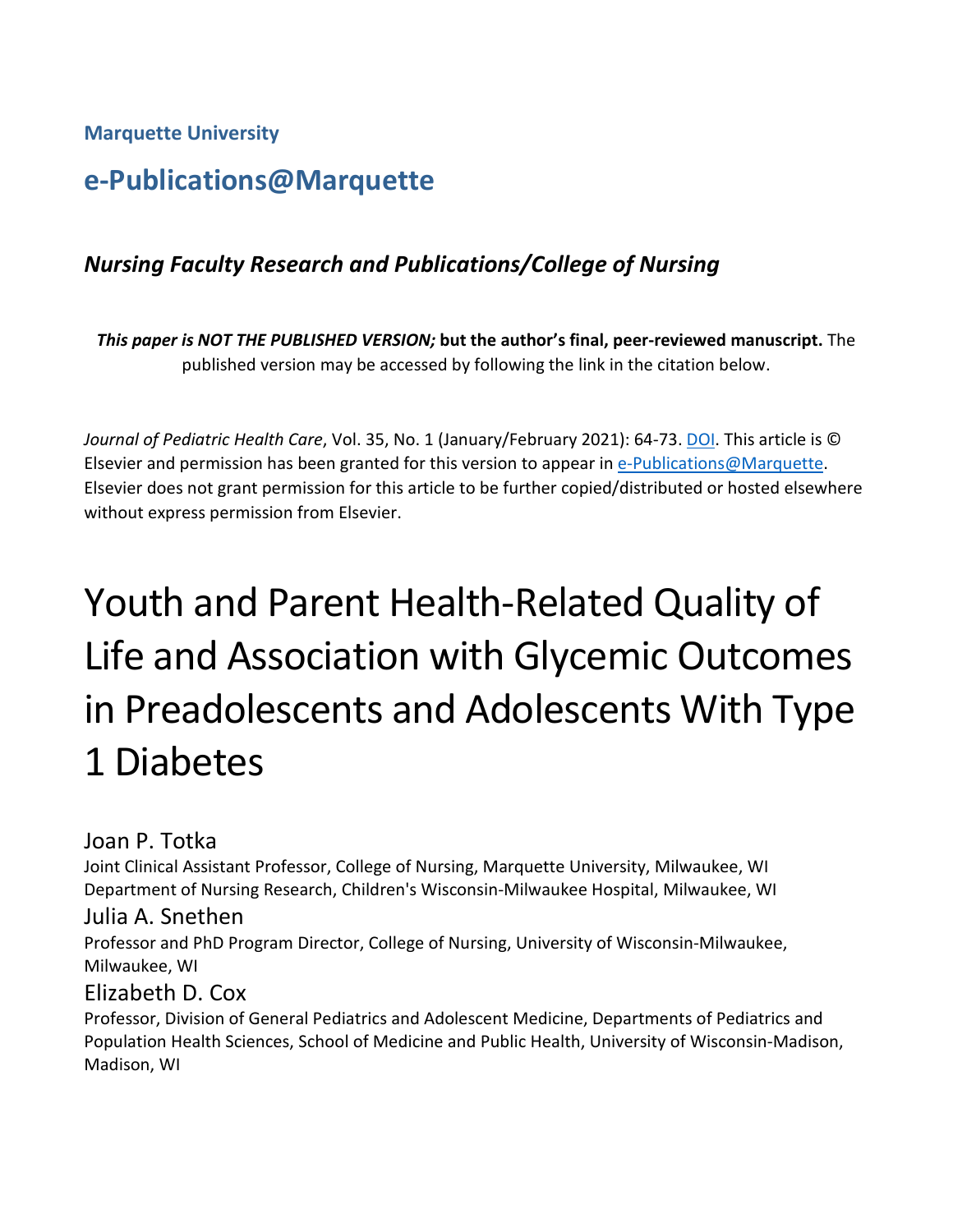## Abstract

#### Introduction

We explored differences in Health-Related Quality of Life (HRQOL) and the youth's glycosylated hemoglobin (A1c) of preadolescent and adolescent youths with type 1 diabetes (T1D) by individual (age, sex, race) and family (socioeconomic status) factors, and associations between youths' HRQOL, their parents' HRQOL, and youth's A1c.

#### Method

Correlational secondary analysis of baseline data from a randomized controlled trial testing a developmental intervention for youths with T1D and their parents from two diabetes clinics.

#### Results

Better adolescent HRQOL was associated with better glycemic control. Better preadolescent HRQOL was associated with better parent HRQOL. Non-White adolescents had worse HRQOL than White adolescents; whereas Non-White preadolescents had worse glycemic control than White preadolescents.

#### **Discussion**

Addressing HRQOL may promote better glycemic control in adolescents with T1D. For preadolescents with T1D, parent HRQOL support may impact preadolescent HRQOL and improve glycemic control moving into adolescence. Further study is warranted for non-White youths with T1D HRQOL and A1c outcomes.

## KEY WORDS

Type 1 diabetes, quality of life, glycemic control, family nursing, race

## INTRODUCTION

The risk of type 1 diabetes (T1D) in youths has been rising steadily since 2002 in White, Black, and Hispanic youths, despite attempts to prevent, delay, or understand its etiology (Chiang et al., 2018). This rise reflects a 21% overall increase in prevalence, and an adjusted risk for developing T1D of 1.4% per year in the United States (Chiang et al., 2018). There are an estimated 98,200 youths aged less than 15 years who develop T1D worldwide, and it is estimated that the 600,900 youths aged less than 15 years will increase to 1.11 million in the next 20 years (Patterson et al., 2019). Sadly, this does not include children diagnosed in less developed countries in which a lack of access to insulin results in high case mortality (Patterson et al., 2019). Although there is a lower prevalence of T1D in Black youths compared with White or Hispanic youths, the overall glycemic control of Black youths is significantly and clinically worse than the glycemic control of either White or Hispanic youths (Foster et al., 2019; Willi et al., 2015).

Unfortunately, in the United States, most youths with T1D do not meet goals for glycemic control. Foster et al. (2019) identified that only 17% of 14,593 youths with T1D in the United States met the national guidelines of a glycemic control that is reflected in a glycosylated hemoglobin (A1c) blood test of less than 7.5% (58.5 mmol/mol). It should be noted that as of the 2018 international guidelines, that goal was decreased to less than 7.0% (53 mmol/mol) for those with access to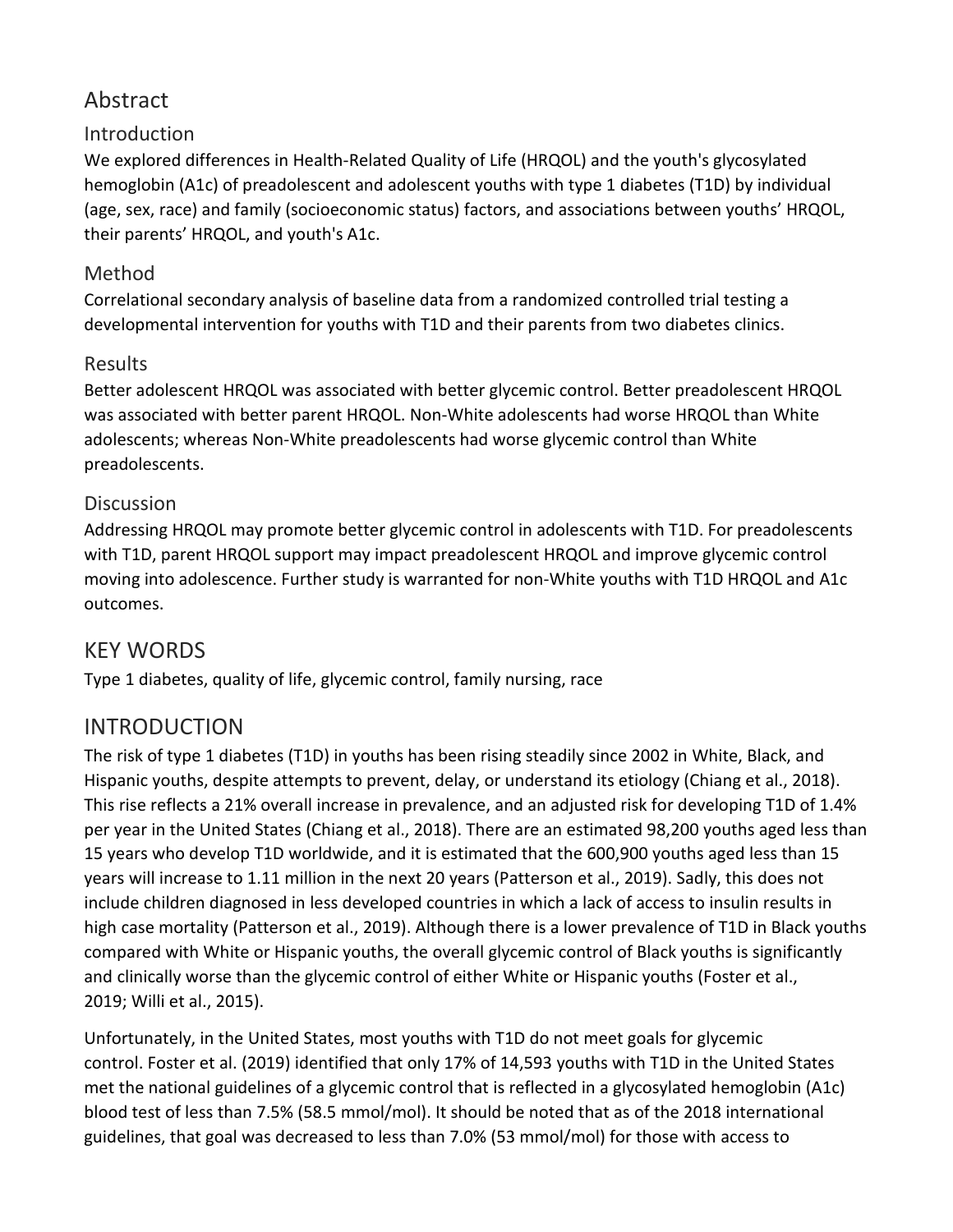comprehensive care (Mayer-Davis et al., 2018). Furthermore, 40% of youths with T1D have A1c tests greater than 9% (75 mmol/mol), which is considered poor glycemic control (Chiang, Kirkman, Laffel, Peters, & Type 1 Diabetes Sourcebook Authors, 2014; Wood et al., 2013). Poor glycemic control contributes to acute short-term health outcomes (severe hypoglycemia, diabetic ketoacidosis; Foster et al., 2019) and long-term complications (blindness, kidney failure, amputations; Jacobson et al., 2013). Yearly per-child cost for a youth in the United States with T1D is estimated at \$6,702.30 higher than for a youth without T1D (Miller et al., 2016).

Health-related quality of life (HRQOL) is a measure of an individual's well-being with respect to their physical health, general health status, worries about health, and the impact of a specific health condition on physical, social, and emotional functioning (Hilliard et al., 2020). Anderson et al. (2017) found an inverse relationship between HRQOL and glycemic control as measured by A1c, which suggests its importance as an outcome measure concerning youths with T1D. Guidelines from the American Diabetes Association and International Society of Pediatric and Adolescent Diabetes suggest that HRQOL is an important parameter in the assessment and care of youths with T1D (American Diabetes Association, 2020; Delamater et al., 2018). However, the assessment of HRQOL is rarely part of routine diabetes clinical practice (Delamater et al., 2018). This may be due, in part, to provider perceptions of the time needed for families to complete the measures and the difficulty in interpreting and understanding how to use and/or apply these measures in a clinical setting (Myrvik et al., 2014).

Psychological support is necessary to promote effective coping and improved glycemic control, which in turn can lead to improved quality of life (Pihoker et al., 2018). Using patient-reported outcome measures, such as HRQOL, supports patient-centered care and must be further studied and standardized in the clinical setting (Agiostratidou et al., 2017). Parent-proxy HRQOL has frequently been used in research to measure HRQOL of youths but is not as accurate as self-report of youths and adolescents (Yi-Frazier et al., 2016).

Assessing the HRQOL of parents of youths with chronic illness in research is emerging as a way to assess and support the whole family of a youth with chronic illness (AlBuhairan et al., 2016; Grey, Jaser, Whittemore, Jeon, & Lindemann, 2011; Jönsson, Lundqvist, Tiberg, & Hallström, 2015). Weissberg-Benchell et al. (2009) found that family conflict related to diabetes and negative family communication were associated with lower youth HRQOL, suggesting that interventions that target diabetes-specific family interactions would benefit youth HRQOL. Some studies have tested family interventions of youths with T1D that were successful in improving parent HRQOL, such as skill training, family behavioral therapy, and training targeting family identified barriers to care (Fiallo-Scharer et al., 2019; Grey et al., 2011; Kichler, Kaugars, Marik, Nabors, & Alemzadeh, 2013).

There are significant physical and psychological differences in preadolescent and adolescent youths with T1D that could impact their health outcomes. Markowitz, Garvey and Laffel (2015) suggested that youths aged less than 12 years want more independence but are not developmentally or cognitively ready to care for their diabetes independently. This disparity results in families' needing to provide most of the diabetes care for preadolescents to adhere to the diabetes regimen (Markowitz et al., 2015). In contrast, youths aged more than 12 years are cognitively ready to transition gradually to providing most of their own care; however, most youths have glycemic control that deteriorates during adolescence (Hilliard, Wu, Rausch, Dolan, & Hood, 2013b; Markowitz et al., 2015). Hilliard et al.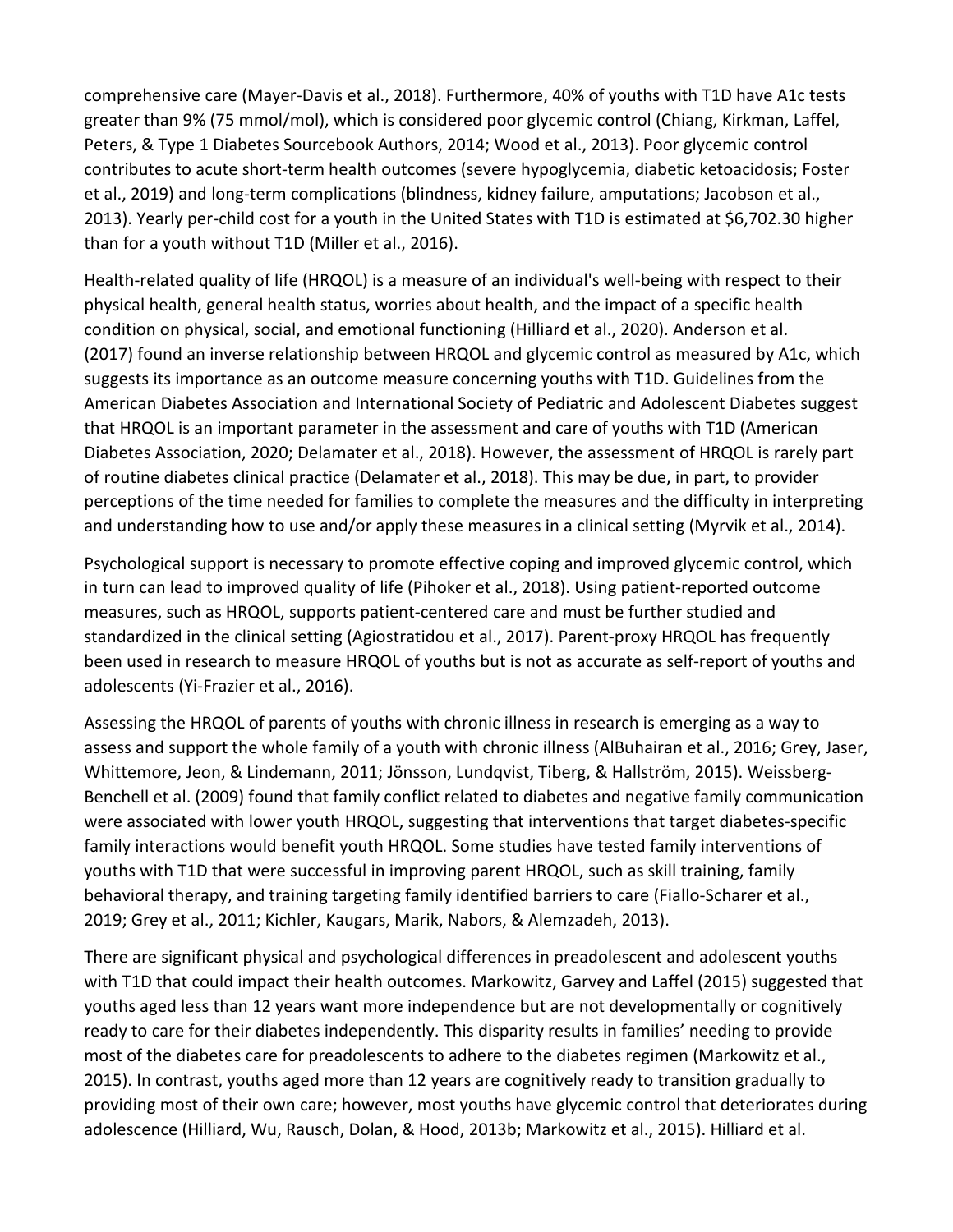(2013b) suggested that some of these factors are modifiable, and some are not. Adolescents have physical changes that cause insulin resistance (growth, hormonal shifts; Markowitz et al., 2015). Adolescents also have psychosocial changes that impact their self-management, such as needing independence, fitting in with friends, and higher risks for depression, to name a few (Iturralde, Weissberg-Benchell, & Hood, 2017). Some of these developmental changes result in conflict with parents that may result in barriers to parental involvement in adolescent diabetes cares (Markowitz et al., 2015). Any of these factors could affect and/or lead to worse glycemic control (Chiang et al., 2018; Markowitz et al., 2015).

Developmentally appropriate versions of the HRQOL measures exist for youths aged 8–12 years (preadolescents) and youths aged 13–18 years (adolescents) with T1D. However, no studies were found between 2000 and 2019 that explored differences in factors associated with HRQOL between preadolescent and adolescent youths. Furthermore, no research was found that compared the HRQOL of youths with T1D and the HRQOL of their parents.

Most of the youths with T1D in the United States do not meet national and international care goals, and poor control of T1D affects youths' physical health, HRQOL, and costs of care. To better understand and support the developmental clinical outcomes of children with diabetes and their families, evidence is needed regarding the differences in individual and family factors and HRQOL and glycemic control of youths among different age groups. The availability of this evidence may assist in efforts to target interventions to improve glycemic control and HRQOL.

#### Purpose of the Study

The purpose of this study was to explore the differences in HRQOL and A1c of preadolescent and adolescent youths with T1D by individual (age, sex, race) and family (socioeconomic status [SES]) factors, and associations between youths' HRQOL, their parents' HRQOL, and youth's A1c.

#### Individual and Family Self-Management Theory

The selection of variables used in the design of this study was guided by the Individual and Family Self-Management Theory (IFSMT; Ryan & Sawin, 2009). The IFSMT emphasizes the context (conditionspecific, physical and social environment, and individual and family risk and preventive factors), processes, and proximal and distal outcomes of self-management in chronic illness (Ryan & Sawin, 2009). For this study, the contextual factors of interest are individual (age, sex, race) and family (SES), with a primary focus on the developmental level of the child, defined in this study as preadolescent, (age 8–12 years) or adolescent (age 13–16 years). The outcome data of interest are HRQOL and glycemic control.

#### Hypotheses

We investigated the differences and associations of individual and family context factors with the outcomes of glycemic control and HRQOL scores in preadolescent and adolescent youths with T1D. Consistent with the IFSMT, we tested the following hypotheses.

1. There will be differences in the mean scores of glycemic control and HRQOL of preadolescents and adolescents related to individual and family factors (age, sex, race, and SES).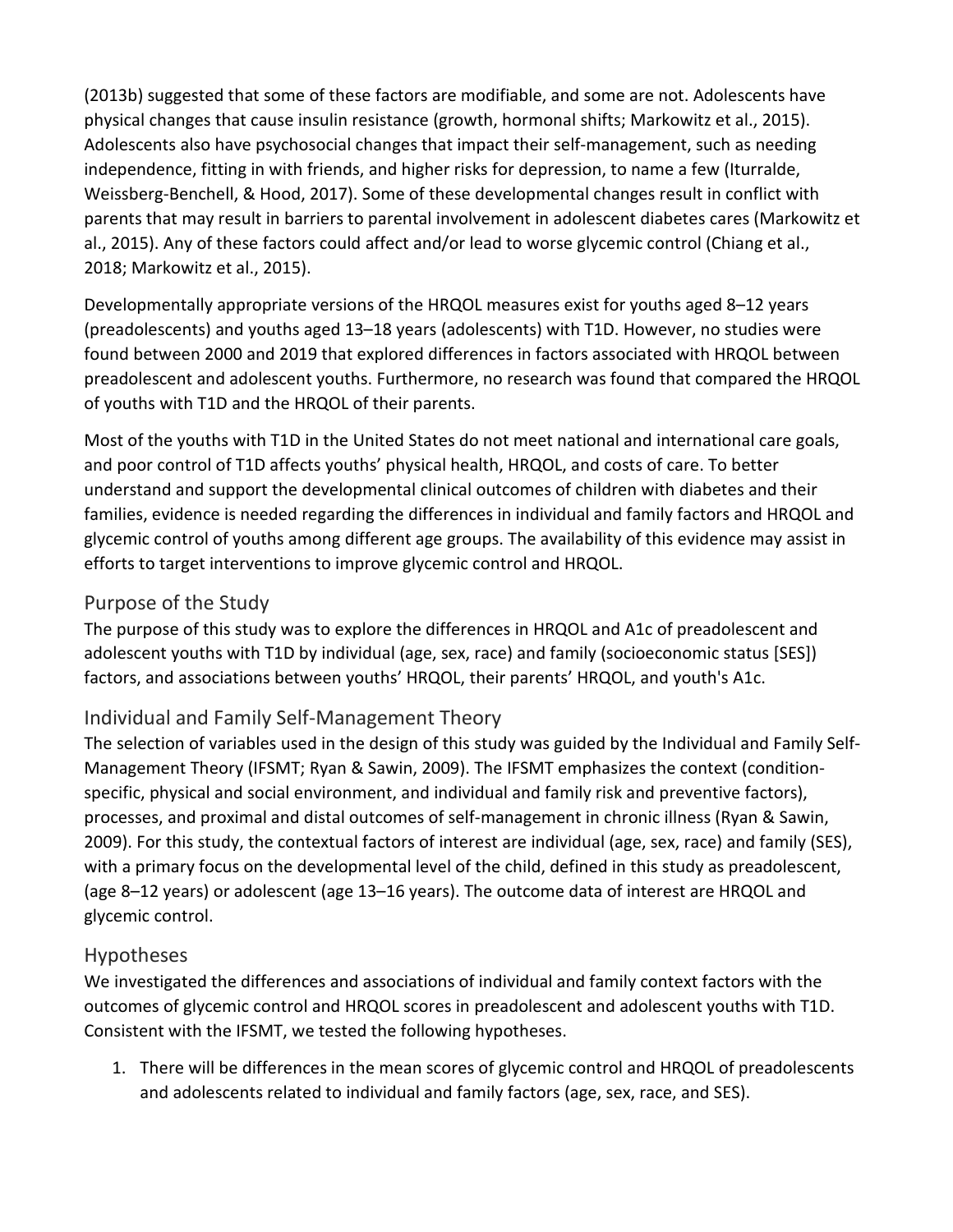- 2. HRQOL will be negatively correlated with glycemic control of preadolescents and adolescents; higher HRQOL will be associated with lower A1c.
- 3. HRQOL of preadolescents and adolescents and their parent's HRQOL will be positively correlated; higher youth HRQOL will be associated with higher parent HRQOL.

#### **METHODS**

#### Design

This study was a comparative and correlational secondary analysis of baseline data collected for the "Impact of Family-Centered Tailoring of Pediatric Diabetes Self-Management Resources" study (Fiallo-Scharer et al., 2019). The current study used a subset of baseline data from the primary study collected between September 2014 and May 2015.

The primary study evaluated the impact of developmentally appropriate, family-centered interventions (understanding and organizing care, motivation, and family interactions). The interventions were tailored to support family identified barriers to care. Youth glycemic control measured by A1c, youth HRQOL, and parent HRQOL were also collected. The developmental interventions tested in the primary study were effective in improving glycemic control in adolescents, but not preadolescents (Fiallo-Scharer et al., 2019).

The primary study was approved by the Institutional Review Board of the university, which was the Institutional Review Board of record. This secondary analysis was deemed nonhuman subject research by the university, because data were deidentified, and the researcher did not have access to the patient-identified primary data.

#### Setting and Sample

The diagnosis of the youths took place at least 1 year before the primary study, and both parents and children had to be willing to participate in the study. Youths were recruited from two pediatric academic diabetes centers in the Midwestern United States (see Table 1 for demographics of youths and parent participants). Exclusion criteria included the following: (1) cognitive or behavioral impairments that would hinder participation in a group intervention, (2) non-English speaking, and (3) less than 1 year after diagnosis with T1D. Eligible youths and their parents were approached to consider participation by their care team while attending routine visits for standard diabetes care. The goal of recruitment was 200 youth–parent dyads across both sites. Both youths and parents who expressed interest in participating were assented and/or consented to participate in the study by research coordinators. Youths were given age-appropriate assents.

| <b>Characteristics</b>          | n   | ℅    |
|---------------------------------|-----|------|
| Age                             |     |      |
| Preadolescents, aged 8-12 years | 93  | 44.3 |
| Adolescents, aged 13-16 years   | 117 | 55.7 |
| Sex                             |     |      |
| Male                            | 106 | 50.5 |
| Female                          | 104 | 495  |

#### TABLE 1. Sample characteristics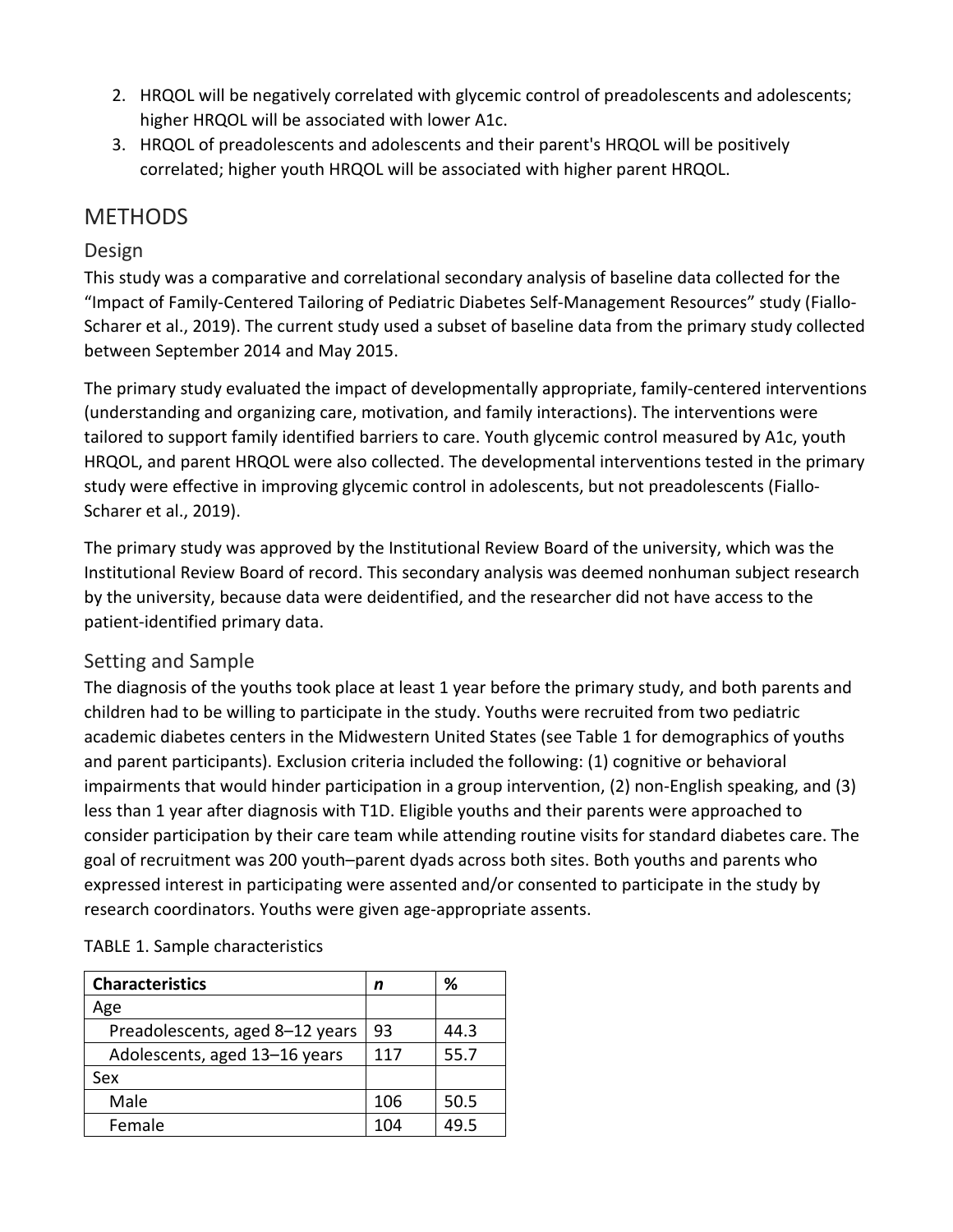| White                         | 192     | 91.4    |
|-------------------------------|---------|---------|
| Preadolescent                 | 88      | 95      |
| Adolescent                    | 104     | 89      |
| Non-White                     | 18      | 8.6     |
| Preadolescent                 | 5       | 5       |
| Adolescent                    | 13      | 11      |
| <b>SES: Private insurance</b> | 154     | 73.3    |
| Preadolescent                 | 67      | 72      |
| Adolescent                    | 87      | 74      |
| <b>SES: Public insurance</b>  | 56      | 26.7    |
| Preadolescent                 | 26      | 28      |
| Adolescent                    | 30      | 26      |
| Parent characteristics        | 210     | 100     |
| Mother                        | 181     | 84.6    |
| White                         | 188     | 87.9    |
| Level of control              |         |         |
| Goal A1 $c < 7.5%$            | 14 (15) | 25(21)  |
| Moderate A1c 7.5% to 8.5%     | 40 (43) | 30(26)  |
| Poor A1c > 8.5%               | 39 (42) | 62 (53) |
|                               |         |         |

Note. *SES, socioeconomic status. International Society of Pediatric and Adolescent Diabetes (ISPAD) target of less than 7.5 at the time of data collection.*

Participants were youths aged 8–16 with T1D and their parent, guardian, and/or primary caretaker (parent) dyad. For the current study, we separated the data by age group: preadolescent youths aged 8–12 years (*n* = 93) and adolescent youths aged 13–16 years (*n* = 117) to evaluate developmental differences and associations as outlined in the hypotheses. Baseline data that contained complete data on the variables of interest in the current study from the primary study sample were used to reveal associations among the study variables as they were observed in usual care conditions before involvement in the intervention.

#### **Measures**

Some baseline data from the primary study were collected via the iPad to enter into a secure research database automatically. If paper versions of measures were used, or if data was abstracted from the electronic health record (such as A1c), research assistants from the primary study hand-entered data into the secure database. A new deidentified data set and the codebook was created for this secondary analysis by the data manager of the primary study and provided to the first author of the current study.

#### Individual and Family Context Variables

Individual variables included age, which was categorized as preadolescent (age 8–12 years) and adolescent (age 13–16 years), sex (male, female), and race of the youth. Race was divided into two groups. Non-White participants (including Non-Hispanic ethnicity) comprised Black, mixed, and other races and represented 8.6% of total participants. White participants (including White-Hispanic ethnicity) represented the remaining 91.4% of total participants. The family variable was SES, which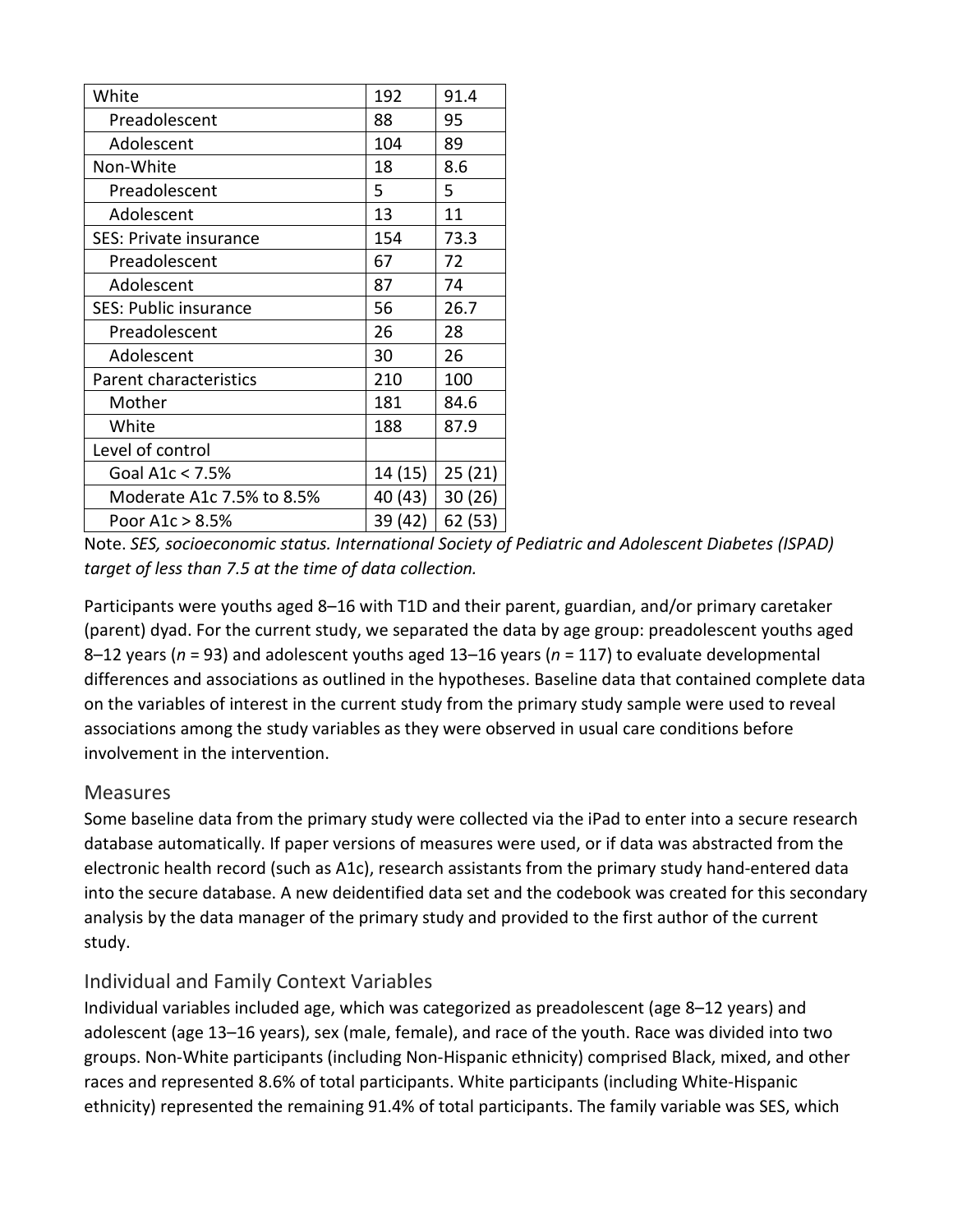was measured using public and private insurance as a proxy. These demographic data were collected in the primary study database.

#### A1c Test

The A1c test represents overall glycemic control. This test is the standard for tracking and predicting risks of complications in patients with T1D based on the Diabetes Control and Complications Trial in 1993 (Sacks, 2012). For the primary study, A1c testing was standardized at both sites using a fingerstick blood sample and the DCA Vantage (Siemens Medical Solutions Diagnostics, Erlangen, Germany). This device meets the accepted performance criteria for A1c and exceeds some laboratory-based methods (Lenters-Westra & Slingerland, 2014). A significant clinical difference in A1c test score results was identified as 0.5% (Little, Rohlfing, Sacks, & National Glycohemoglobin Standardization Program (NGSP) Steering Committee, 2011). These data were abstracted from the electronic medical record by research assistants from the primary study and entered into the secure database.

#### Pediatric Quality of Life Inventory Diabetes Module

The 28-item Pediatric Quality of Life Inventory Diabetes Module (PedsQL-DM) was completed either by an electronic tablet or paper by youths in the study. The PedsQL-DM was designed to measure HRQOL dimensions tailored to pediatric diabetes (Varni, Burwinkle, & Seid, 2005). These age-specific measures are developmentally appropriate, and the reliability and validity of these measures have been tested in preadolescent and adolescent youths with T1D. In the current analysis, the Cronbach alpha coefficients for preadolescents was α = 0.87, mean = 66.55, standard deviation (SD) = 12.65, and α = 0.91 for adolescents, mean = 65.91, SD = 12.58. Hilliard et al. (2013a) identified the minimally important clinical difference of the score as 5.27 for youth reports for participants with T1D taking the PedsQL-DM.

#### PedsQL Family Impact Module

The PedsQL Family Impact Module was developed to address the family impact of pediatric chronic health conditions on the family (Varni, Sherman, Burwinkle, Dickinson, & Dixon, 2004). The PedsQL Family Impact Module includes subscales; however, for this study, only the HRQOL portion was analyzed and compared. The HRQOL portion of the PedsQL-FIM consists of the first three subscales of the six subscales: (1) emotional functioning (5 items); (2) social functioning (4 items); (3) communication (3 items). In the current analysis, the Cronbach alpha was  $\alpha$  = 0.95 for the parent HRQOL part of the PedsQL-FIM.

#### Data analysis

Youth and parent data were paired for the analysis using a linking code. All analyses of data were performed using SPSS version 24 within the secure research platform. Independent sample *t* tests were used to determine differences in the outcome variables (A1c and HRQOL) between dichotomized context variables, with age, sex, race, and SES as the independent variables. Because of the uneven group sizes in analyses of differences by race group, we used Welch *t* test that assumes unequal variance. Associations between context and outcome variables were analyzed using Pearson correlations (*r*). Preliminary analyses were performed to ensure there was no violation of the assumptions of normality, linearity, and homoscedasticity of the continuous data. All the continuous variables met these assumptions except the A1c, which was negatively skewed. Hemoglobin A1c values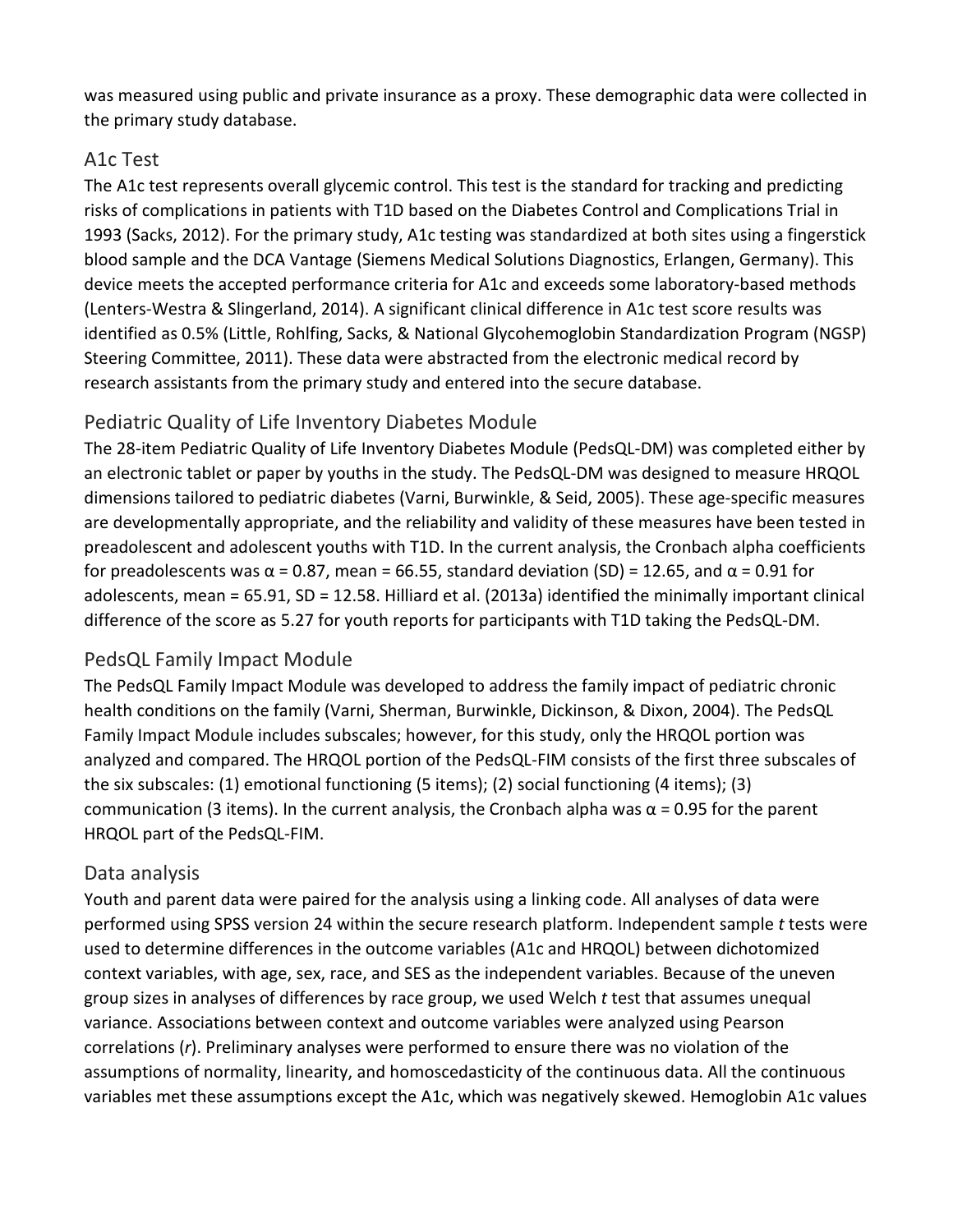were therefore log-transformed into a new variable named A1c Log (with a mean of 0.95 and SD of 0.08 [minimum of 0.76, maximum of 1.15]) for use in the correlation calculations.

## RESULTS

Characteristics are displayed in Table 1. The sample consisted of 44.3% preadolescents and 55.5% adolescents with nearly equal numbers of males and females. The sample was predominantly White (*n* = 192, 91.4%), with only 8.6% of the sample non-White (Black = 7, multiracial = 7, Other [Hawaiian and/or Pacific Islander, Native American, Asian] = 4). Rates of public insurance (the SES indicator) were similar in preadolescents (28%) and adolescents (26%). The mean A1c of preadolescent youths was 8.77% (72.3 mmol/mol), SD = 1.52, and was not clinically or statistically different from the mean A1c of the adolescent youths at 9.09% (75.8 mmol/ml), SD = 1.86 (difference of 0.14). In this sample, fewer preadolescents than adolescents met the American Diabetes Association guidelines of A1c less than 7.5% (58.5 mmol/mol) 15% versus 21%, respectively.

#### Hypothesis 1

Results for the difference in HRQOL and A1c between preadolescent and adolescent youths for each of the individual and family factors (age, sex, race, and SES) are displayed in Table 2. Race was the only individual factor where significant differences were detected for both HRQOL and A1c.

| <b>Factor</b> | <b>Outcome</b>             | Mean (SD)         |                  | <b>Test statistics</b> | $p$ value |
|---------------|----------------------------|-------------------|------------------|------------------------|-----------|
| Age           | PedsQL-DM                  |                   |                  | $t_{(208)} = 0.367$    | .714      |
|               | Preadolescent              | 66.55 (12.65)     |                  |                        |           |
|               | Adolescent                 | 65.91 (12.58)     |                  |                        |           |
|               | Glycemic control (A1c log) |                   |                  | $t_{(208)} = -1.210$   | .227      |
|               | Preadolescent              | 0.94(0.07)        |                  |                        |           |
|               | Adolescent                 | 0.95(0.08)        |                  |                        |           |
| Sex           | PedQL-DM                   | Male              | Female           |                        |           |
|               | Preadolescent              | 65.99 (12.62)     | 67.08 (12.79)    | $t_{(91)} = -0.415$    | .679      |
|               | Adolescent                 | 68.06 (11.95)     | 63.56 (12.95)    | $t_{(115)} = 1.950$    | .053      |
|               | Glycemic control (A1c log) | Male              | Female           |                        |           |
|               | Preadolescent              | 0.93(0.08)        | 0.94(0.06)       | $t_{(91)} = -0.418$    | .677      |
|               | Adolescent                 | 0.96(0.09)        | 0.94(0.08)       | $t_{(115)} = 0.662$    | .509      |
| Race          | PedsQL-DM                  | White             | Non-White        |                        |           |
|               | Preadolescent              | 66.97 (12.49)     | 59.17 (14.75)    | $t_{(91)} = -1.350$    | .307      |
|               | Adolescent                 | 66.88 (12.28)     | 58.14 (12.66)    | $t_{(115)} = -2.410$   | .033      |
|               | Glycemic control (A1c log) | White             | Non-White        |                        |           |
|               | Preadolescent              | 0.93(0.063)       | 1.05(0.09)       | $t_{(91)} = 4.070$     | .036      |
|               | Adolescent                 | 0.95(0.083)       | 0.99(0.08)       | $t_{(115)} = 2.030$    | .059      |
| <b>SES</b>    | PedsQL-DM                  | Private insurance | Public insurance |                        |           |
|               | Preadolescent              | 67.80 (12.03)     | 63.31 (13.85)    | $t_{(91)} = 1.550$     | .153      |
|               | Adolescent                 | 66.36 (12.17)     | 64.58 (13.82)    | $t_{(115)} = 0.670$    | .534      |
|               | Glycemic control (A1c log) | Private insurance | Public insurance |                        |           |

TABLE 2. Differences in preadolescent and adolescent PedsQL-DM scores and glycemic control by individual (age, sex, race) and family (SES)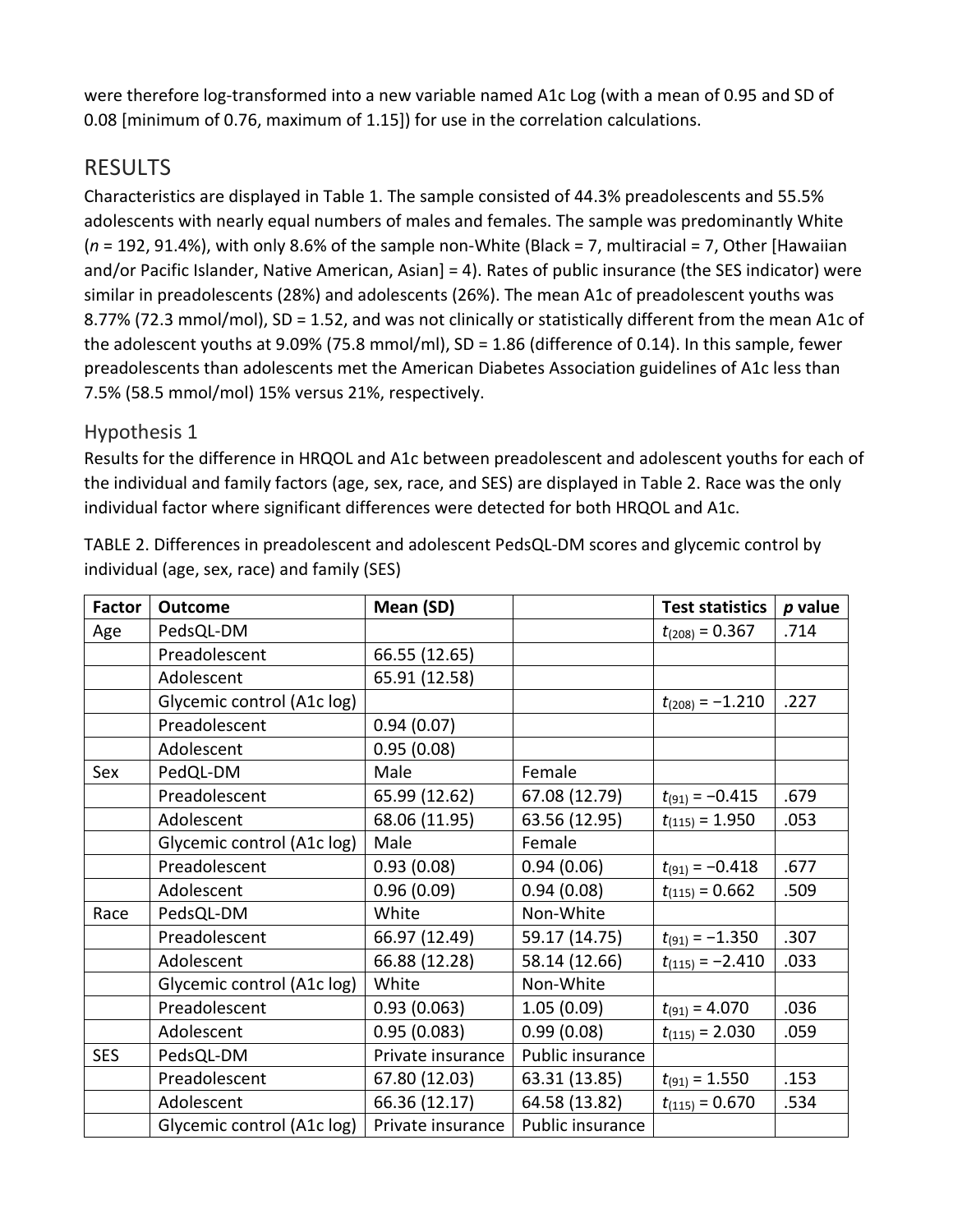| Preadolescent | 0.93(0.06) | 0.96(0.08)  | $t_{(91)} = -1.960$  | .058 |
|---------------|------------|-------------|----------------------|------|
| Adolescent    | 0.94(0.08) | ህ.97 (ዐ.ዐ9) | $t_{(115)} = -1.300$ | .225 |

Note. *PedsQL-DM, Pediatric Quality of Life Inventory Diabetes Module; SES, socioeconomic status; SD, standard deviation; A1c, glycosylated hemoglobin. Sample size of preadolescents (n = 93) and adolescents (n = 117) was the same for all variables*.

Non-White preadolescents had worse glycemic control (higher A1c) than White preadolescents (*p* = .03). The difference between White and non-White adolescents' HRQOL was statistically (*p* = .03) and clinically significant, with a mean difference of 8.74 points, above the previously established minimally important clinical difference of 5.27 points (Hilliard, et al. 2013a). Mean HRQOL of non-White preadolescents was lower by 7.80 points than White preadolescents, a finding that is clinically but not statistically significant.

No other statistically significant differences were noted between preadolescents' and adolescents' HRQOL and A1c by age, sex, or SES. Male adolescents trended toward higher HRQOL than female adolescents (*p* = .05), and preadolescents with private health insurance trended toward better glycemic control ( $p = .06$ ).

#### Hypothesis 2

Results of correlational analysis of the associations of HRQOL of preadolescents and adolescents and their glycemic control are displayed in Table 3. Adolescent HRQOL scores, but not preadolescent scores, were significantly negatively correlated (*r* = −.30, *p* = .001) with their glycemic control; higher HRQOL was associated with lower A1c.

| Youth HRQOL and glycemic control         | $\mathsf{n}$ | Mean (SD)     | Correlation (r) | $p$ value |
|------------------------------------------|--------------|---------------|-----------------|-----------|
| Preadolescent PedsQL-DM                  | 93           | 66.55 (12.65) | $-.190$         | .070      |
| Preadolescent glycemic control (A1c log) |              | 0.94(0.07)    |                 |           |
| Adolescent PedsQL-DM                     | 117          | 65.57 (12.58) | $-.300$         | .001      |
| Adolescent glycemic control (A1c log)    |              | 0.95(0.08)    |                 |           |
|                                          |              |               |                 |           |
| Youth and parent HRQOL                   | n            | Mean (SD)     | Correlation (r) | p value   |
| Preadolescent PedsQL-DM                  | 93           | 66.55 (12.65) | .333            | .001      |
| Parent PedsQL-FIM                        |              | 62.37 (17.01) |                 |           |
| Adolescent PedsQL-DM                     | 117          | 65.57 (12.58) | .125            | .181      |

TABLE 3. Means and correlations of youth HRQOL with glycemic control and parent HRQOL

Note. *HRQOL, Health-Related Quality of Life; SD, standard deviation; PedsQL-DM, Pediatric Quality of Life Inventory Diabetes Module; A1c, glycosylated hemoglobin; PedsQL-FIM, Pediatric Quality of Life Inventory Family Impact Module*.

#### Hypothesis 3

Results of correlational analyses of the associations of HRQOL of preadolescents and adolescents with the HRQOL of their parents are displayed in Table 3. Preadolescent HRQOL scores, but not adolescent scores, were significantly correlated (*r* = .33, *p* = .001) with HRQOL scores of their parents.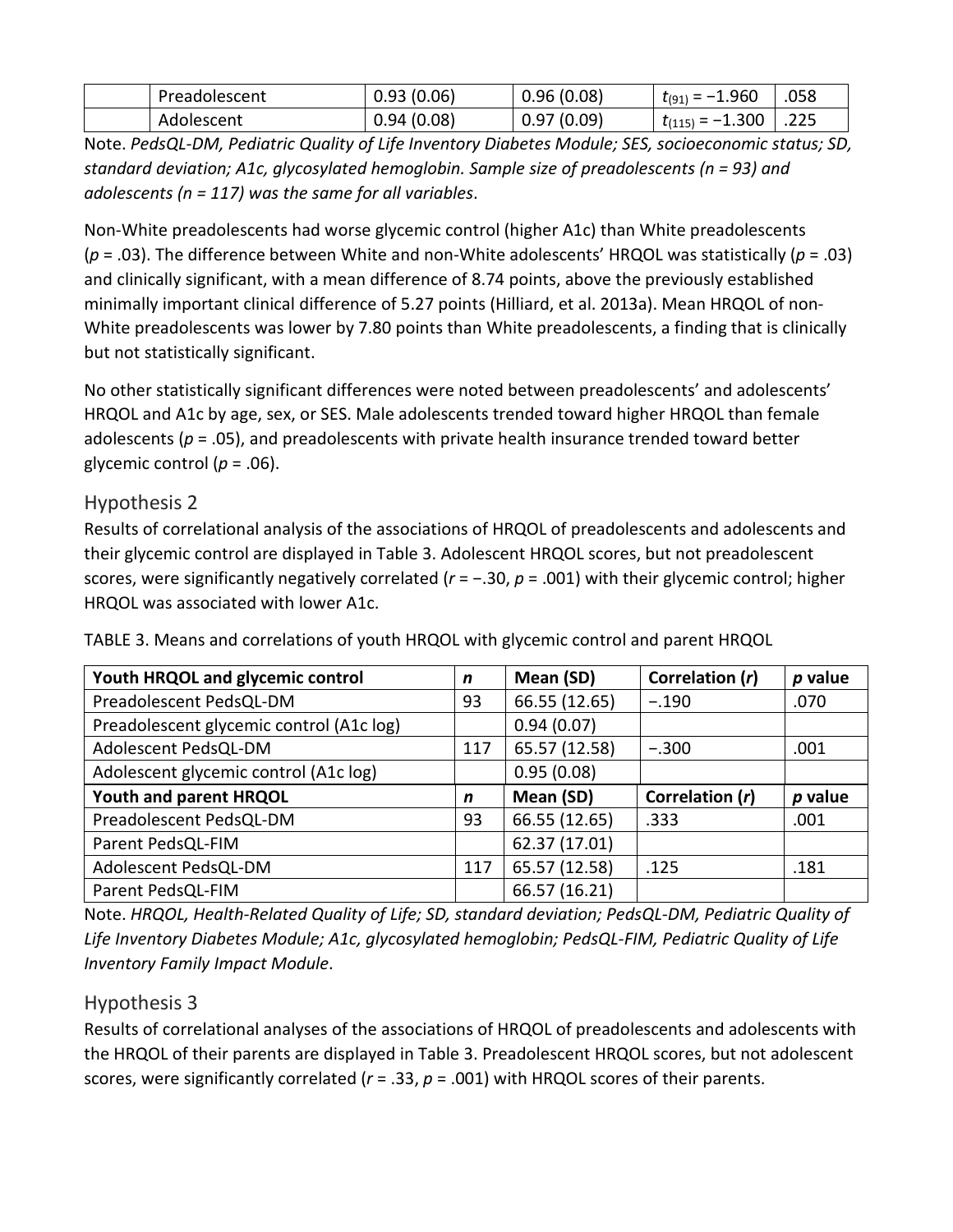### **DISCUSSION**

The primary findings of this study are that individual factors of youths with T1D are associated with glycemic control and HRQOL differently for preadolescents and adolescents. Non-White preadolescents had worse glycemic control than their White counterparts. However, only non-White adolescents had lower HRQOL than White adolescents. This contrast was also seen with the relationships between age group, HRQOL, and A1c. Adolescent HRQOL was associated with their glycemic control, and preadolescent HRQOL was not associated with their glycemic control. Preadolescent HRQOL was associated with parent HRQOL, but adolescent HRQOL was not. These findings demonstrate the complex relationships of age, race, HRQOL of both youths and parent, and glycemic control.

Non-White youth had worse A1c outcomes than White youths. However, they comprised only 8.6% of youths in this study; therefore, this difference must be interpreted with caution because of uneven group sizes. This difference in group sizes by race is true of most studies of T1D, as there is a higher incidence of T1D in non-Hispanic White youths than other races (Dabelea et al., 2014). The sample composition in this study aligns with the finding of Willi et al. (2015), who reported that although Black youths with T1D comprised 7% of a T1D registry of over 10,000 youths with T1D, those Black youths had significantly worse mean glycemic control as measured by A1c test. In addition, Willi et al. (2015) reported that both clinical outcomes and clinical management differed between the White and Black youths, even when controlled by SES.

It should be noted that Black youths with T1D and either high or low SES were less likely to be treated with insulin pumps or continuous glucose monitors than White or Hispanic youths with T1D with low SES (Willi et al., 2015). These findings may reflect a complex pattern of systemic and/or implicit bias affecting both clinical treatment and communication differences that Blair, Steiner, and Havranek (2011) reported as common and persistent. Race is a social determinant of health (Alegria et al., 2019; Trent, Dooley, & Dougé et al., 2019) associated with both psychological and cardiovascular stress responses, which may lead to worse glycemic control (Sawyer, Major, Casad, Townsend, & Mendes, 2012).

HRQOL scores were significantly lower in non-White adolescents than in White adolescents. Furthermore, the mean scores of non-White and White preadolescents were similar to those of the adolescent race groups, but the difference did not reach statistical significance, possibly because of uneven group size. One possible explanation is that non-White adolescents were more likely to have worse glycemic control, which was associated with lower HRQOL in adolescents but not in preadolescents. However, our inability to demonstrate racial and/or ethnic differences in HRQOL for preadolescents may simply be due to the smaller sample size in the preadolescent group. Alegria et al. (2019), in a longitudinal study of diverse youths, found a link between environment, discrimination, and internalizing symptoms such as stress and anxiety. Research is needed to explore these important health issues concerning race and health outcomes with a more balanced sample.

In preadolescents, glycemic control was not associated with HRQOL. This finding could be in part because the parents of preadolescents with T1D are usually in charge of most of the daily diabetes care. Developmentally, most youths with diabetes are ready to test their blood glucose when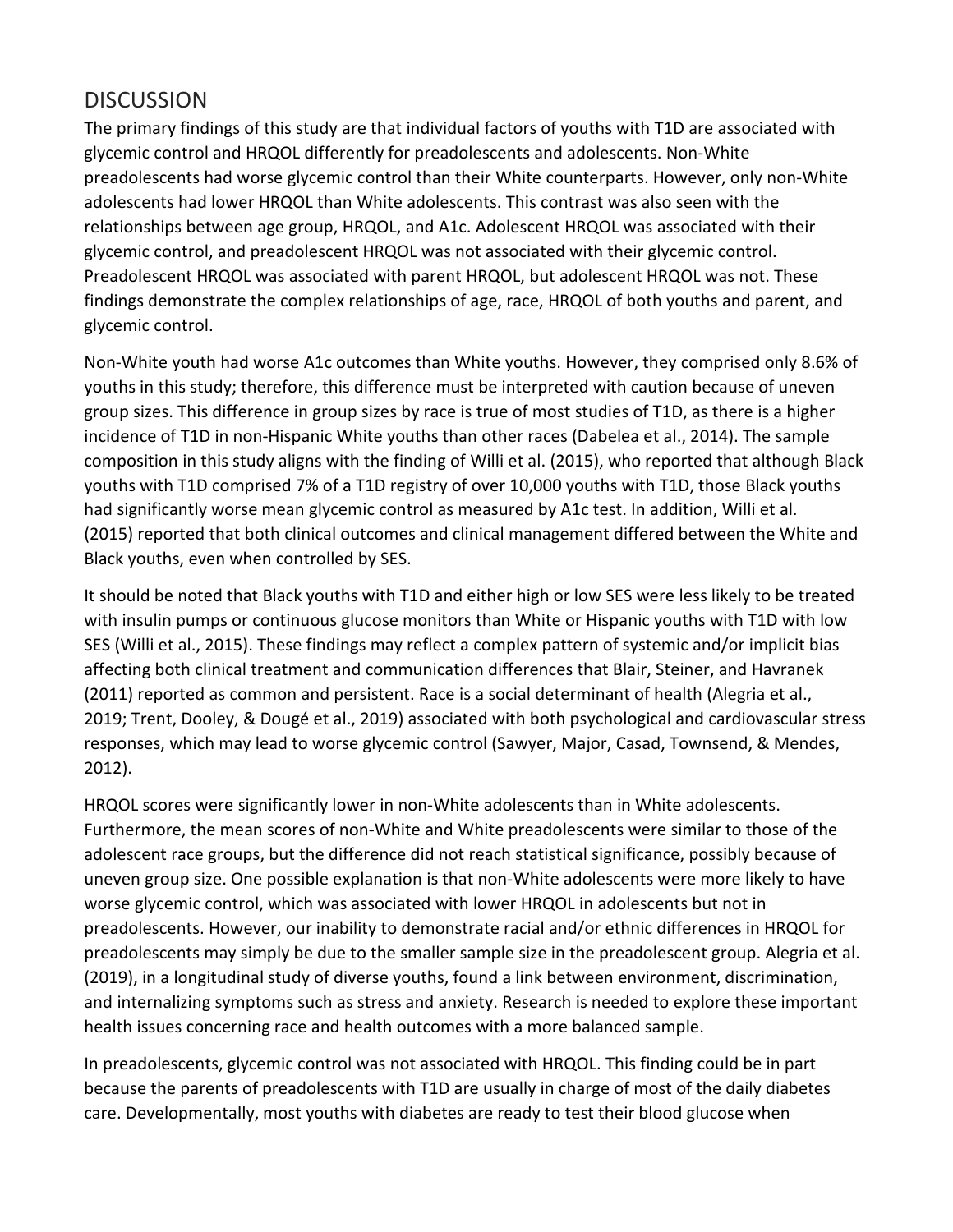approximately 8 years old, give insulin injections at approximately 10 years old, and do not have the executive functions needed for complicated insulin to carbohydrate calculations until approximately 12 years old (Chien, Larson, Nakamura, & Lin, 2007; Markowitz et al., 2015). Subsequently, preadolescents are not expected or able to drive the management of their diabetes care; therefore, preadolescents may not consider their diabetes outcomes as part of their concern or within their control. The gradual shift in care management from parents to youths as they move from later preadolescents to early adolescents begins the transition to the autonomy of diabetes care (Iturralde et al., 2017). Adolescents take on more and more of their diabetes care as they become older and, therefore, may feel more connected with the outcomes of their care (Schilling, Knafl, & Grey, 2006).

In support of this interpretation of the findings, preadolescents' HRQOL was moderately associated with their parents' HRQOL, whereas adolescents' HRQOL was not associated with their parents' HRQOL. The moderate association we identified between the quality of life of preadolescents and their parents may be due to parents being more closely aligned, socially, and emotionally, with their preadolescents' lives and their diabetes management. In contrast, adolescent youths are more independent in performing their care and spend more time away from their families. A possible explanation of the lack of association between adolescent HRQOL and their parent's HRQOL may be that adolescents are less likely to share their emotions and relationships with their parents. Therefore, the parents of adolescents may not have that kind of information to incorporate into their quality of life evaluation. In chronic illness, the necessary parental involvement in daily care can lead to overprotection and overinvolvement of parents (Holmbeck et al., 2002). Overprotection and overinvolvement of parents may result in the relationships between adolescents with chronic illness and their parents to be more strongly affected by normal developmental shifts that occur during the transition from preadolescence to adolescence (Holmbeck et al., 2002).

The finding that parental HRQOL was differently associated with preadolescents and adolescents was a novel aspect of this study that may inform future intervention research. In addition, it may be important to consider the assessment of HRQOL of parents in clinical care, to identify potential psychosocial strengths and risks for support and referral. Assessment of parents may require more integrated referral avenues between pediatric and adult health care systems to support identified parent needs.

#### Limitations

The main disadvantage of using a secondary data set is that variables, subjects, and measurement tools were selected for the primary study (Hulley, Cummings, Browner, Grady, & Newman, 2013; Polit & Tatano, 2012). Other important variables to understanding the complexity of youth's diabetes experience were not available for this secondary analysis. Variables such as depression, anxiety, and youth and parent diabetes distress, as well as treatment variables (e.g., use of insulin pump or continuous glucose monitoring, location of treatment [urban, rural]), might help to explain the interrelationship of glycemic control and HRQOL.

Similar to most samples of youths with T1D, the current study had more White youths than Non-White youths, especially in the United States; the sample did not have much diversity in either the preadolescent or adolescent age groups (Dabelea et al., 2014). The percentage of White youths (91.4%) was only slightly more than that of the White population (87.0%) of the state in which the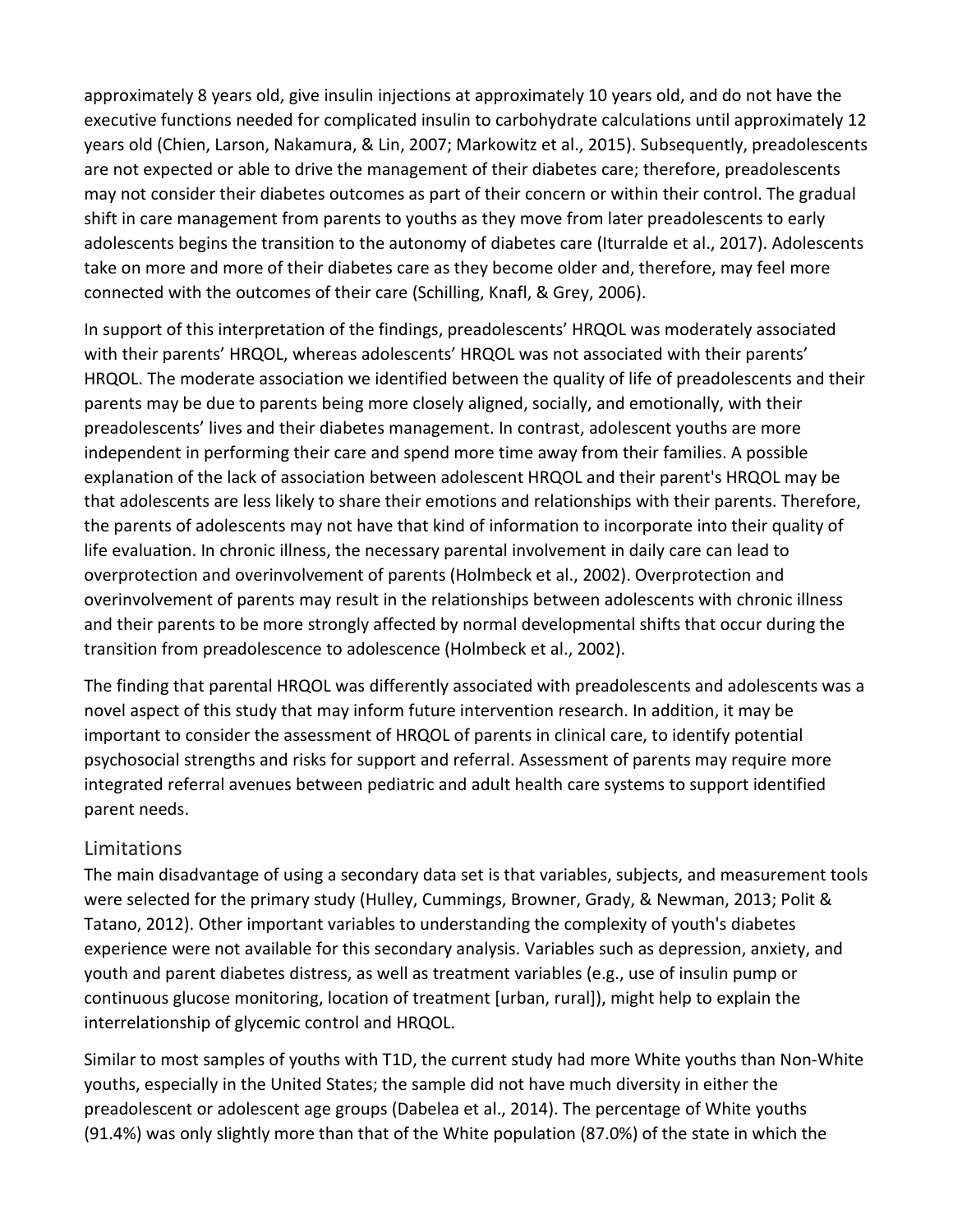study was performed (United States Census Bureau, 2019). Although some of our data demonstrated statistically significant associations of outcomes with race similar to those identified in larger samples (Willi et al., 2015), they must be viewed with caution. Future studies with a more balanced sample are warranted. Moreover, the sample was not sufficiently large to determine differences by age groups within the non-White group.

SES was measured by private versus public insurance as a proxy measure. The use of other measures of SES with larger samples may produce different results in future studies. Therefore, our results should be considered cautiously within the constraints of the sample sizes and multiple analyses. Hemoglobin A1c and HRQOL were measured concurrently, and therefore the directional effect of one on the other cannot be determined, and no causal interpretation can be made from the findings. Future interventional studies may be able to ascertain if a directional relationship exists between those variables.

#### Implications for Clinical Practice

Glycemic control is an important aspect of outcomes in the care of youths with T1D. However, identifying meaningful outcomes beyond glycemic control is important in holistic, person- and familycentered care (Angiostatidou et al., 2017). This study highlights some differences among youths as they transition from preadolescence to adolescence, concerning associations between A1c and HRQOL and associations between youth quality of life and parent HRQOL.

Health care providers and clinical teams should consider including patient-reported outcome screening, such as the HRQOL, to examine the overall psychosocial health of youths and their families affected by T1D. Psychosocial screening of quality of life, depression, diabetes distress, and social determinants of health is recommended by national and international standards (ADA, 2020; Delamater et al., 2018). However, few pediatric diabetes practices incorporate these measures into their clinical care (ADA, 2020; Delamater et al., 2018).

Teams caring for youths with T1D often include nurses, social workers, and psychologists who are well suited to support the psychosocial health of youths with T1D and their families. As de Wit et al. (2010) demonstrated, the benefits of assessing HRQOL and addressing implications of HRQOL in adolescents were not sustained when the formal assessment was discontinued. Current work by Hilliard et al. (2020) to develop a brief clinically validated tool for both preadolescents and adolescents to assess HRQOL in the clinical setting is a promising addition. Although HRQOL is not the only parameter of interest associated with outcomes of self-management, it continues to be an important parameter to support overall health and well-being as well as the disease-specific outcome of glycemic control. Future work integrating patient-reported outcome measures seamlessly into the clinical workflow will be key for successful implementation of any patient-reported outcome measure (Hilliard et al., 2018; Myrvik et al., 2014).

Evidence-based behavioral interventions have had success in promoting diabetes management in children, adolescents, and families and should be tested in practice (Hilliard, Powell, & Anderson, 2016). These interventions include coping skills training (Grey, Boland, Davidson, Li, & Tamborlane, 2000; Grey et al, 2011), family interventions (Anderson, Brackett, Ho, & Laffel, 1999; Wysocki et al., 2008), technology and mHealth interventions, and health care delivery system interventions (de Wit et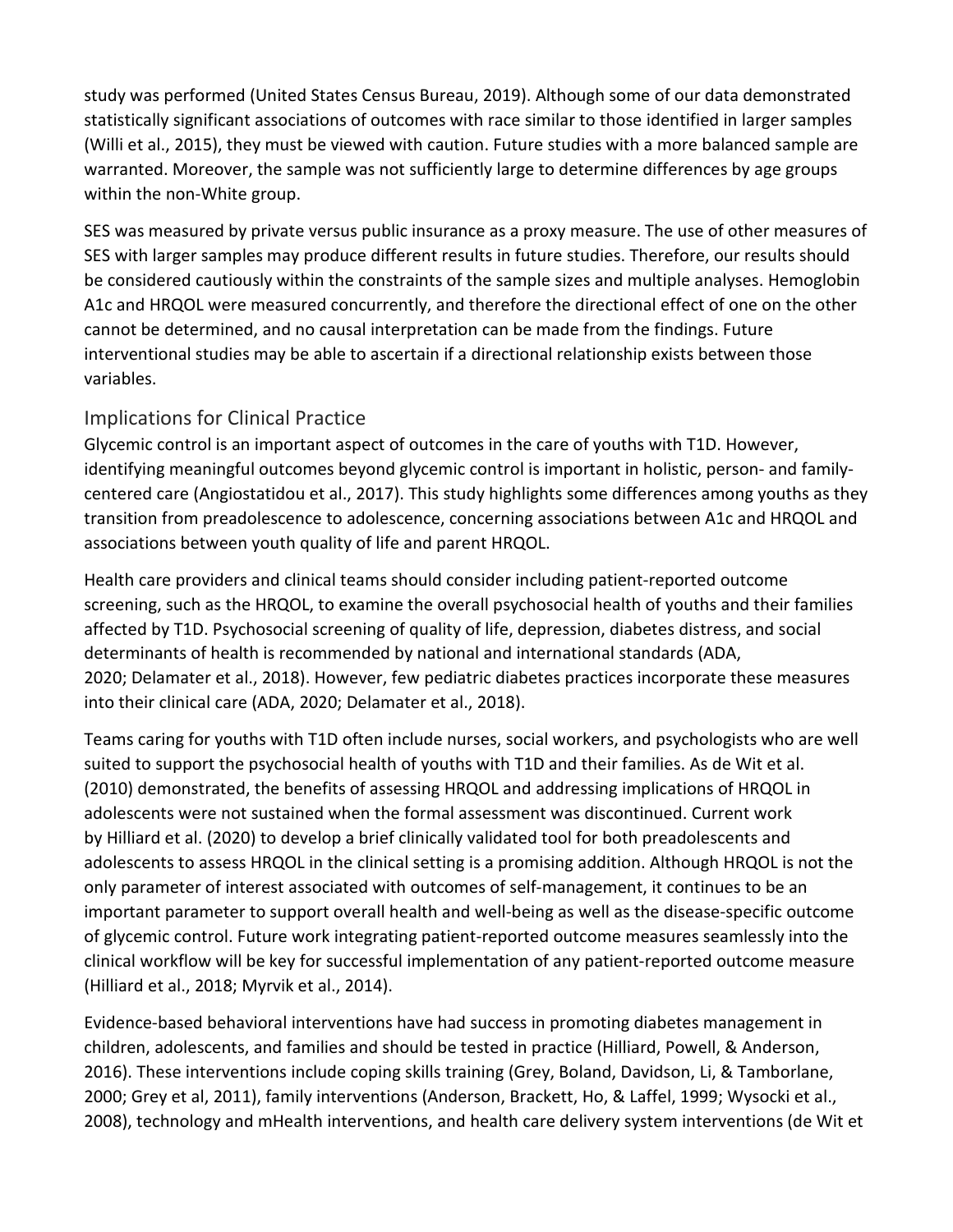al., 2010). Community-based multisystemic interventions that integrate behavioral health care for youths with T1D with chronically poor glycemic control may be an effective way to support care in pediatric diabetes clinics as well (Hilliard et al., 2016).

The results of this study suggest supporting the HRQOL of parents of preadolescents may impact both the parents' coping and management of the child's cares, as well as the preadolescent glycemic control. In adolescents with T1D, supporting their HRQOL may directly impact the coping and management of their diabetes care and result in improved glycemic control. Improved emotional and psychosocial health for those youths with poor glycemic control could result in fewer long-term complications and costs of care due to decreased hospitalizations and emergency room visits. In addition, the differences between preadolescent and adolescent relationships with their parents, as well as between their HRQOL and their outcomes of care, are developmentally plausible and warrant further investigation.

Differences in the glycemic control that we noted by race in our study may point to the need for education of the entire health care team on implicit bias, systemic bias, and perhaps the long-term effects of environment or trauma on patients and their families. By increasing team awareness of the potential for implicit bias or other effects of race as a social determinant, the team may be able to implement strategies that lead to increased communication and trust with all families.

## **CONCLUSIONS**

The daily care required to manage T1D is complex and continuous for the youth's lifetime. Parent, youth, and family relationships are impacted by daily care demands. Care strategies must address individual and family factors to encompass a broader perspective beyond physical symptoms and laboratory tests. To improve physical and emotional care outcomes and reduce long-term complications and cost of T1D, research-based interventions to support increased quality of life of both youths and their parents should be considered as part of the standard care for families that are affected with T1D.

Non-White preadolescent youths with T1D may need special attention to address their increased risk for poor glycemic control. Addressing issues related to the adolescent quality of life is one strategy to promote better glycemic control and should be a standard component of adolescent diabetes care. For preadolescents, addressing issues that impact their parents' quality of life issues may positively impact the preadolescent's own quality of life, setting the stage for better glycemic control as they transition into adolescence. Further exploration of patients, their families, and their providers' perceptions associated with the use of patient-related outcome measures in routine care clinical settings will be important to assess their acceptance of using patient-reported outcome measures to improve care and collaboration in care and outcomes.

## REFERENCES

Agiostratidou et al., 2017.

G. Agiostratidou, H. Anhalt, D. Ball, L. Blonde, E. Gourgari, K.N. Harriman, ..., S.A. Weinzimer. **Standardizingclinically meaningful outcome measures beyond HbA1c for Type 1 diabetes: A consensus report of the American Association of Clinical Endocrinologists, the American**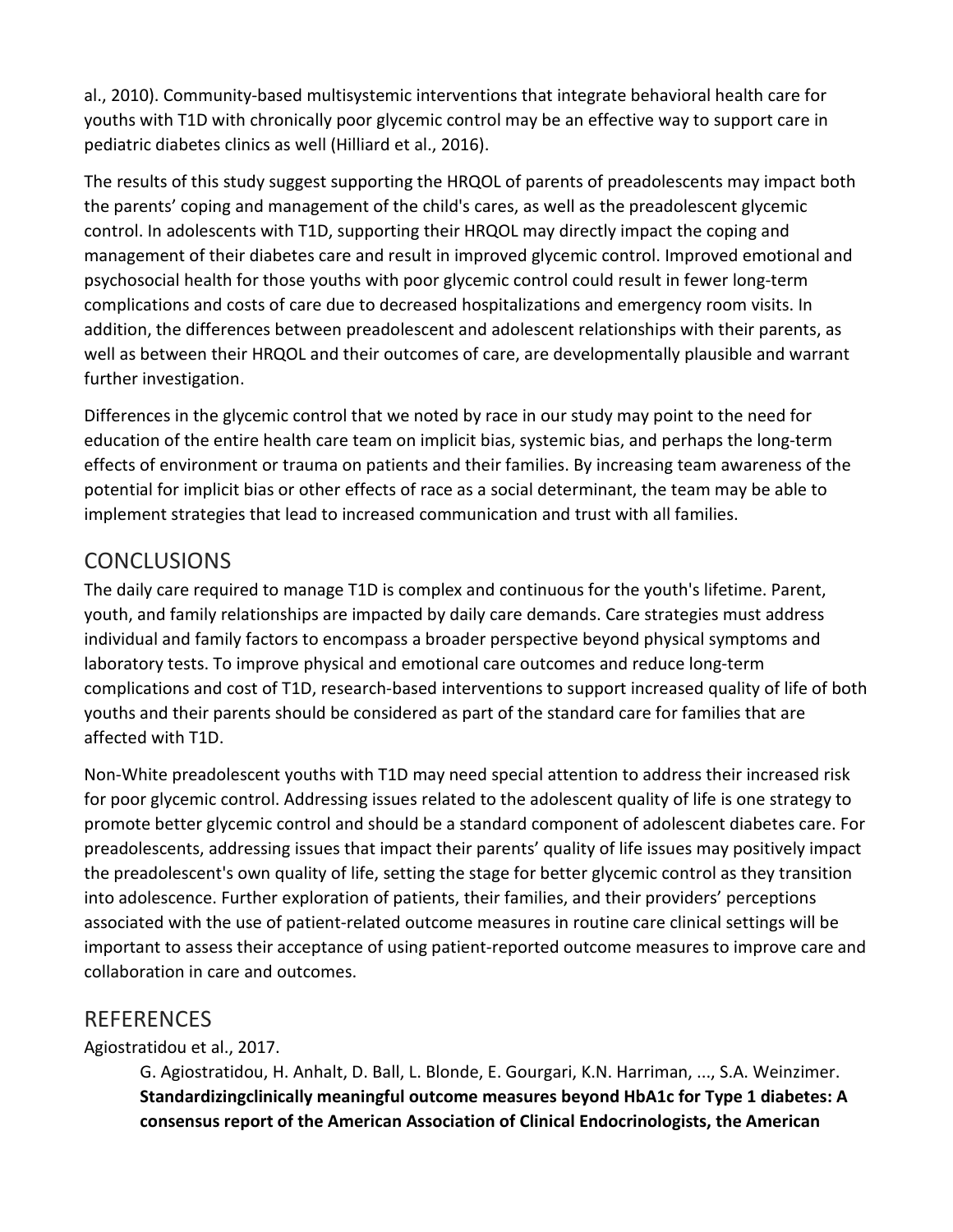**Association of Diabetes Educators, the American Diabetes Association, the Endocrine Society, JDRF International, the Leona M. and Harry B. Helmsley Charitable Trust, the Pediatric Endocrine Society, and the T1D Exchange.** *Diabetes Care*, 40 (2017), pp. 1622-1630

- AlBuhairan et al., 2016. F. AlBuhairan, M. Nasim, A. Al Otaibi, N.A. Shaheen,, S. Al Jaser, I. Al Alwan. **Health related quality of life and family impact of type 1 diabetes among adolescents in Saudi Arabia.** *Diabetes research and clinical practice*, 114 (2016), pp. 173-179
- Alegria et al., 2019. M. Alegria, P.E. Shrout, G. Canino, K. Alvarez, Y. Wang, H. Bird, C. Duarte. **The effect of minority status and social context on the development of depression and anxiety: a longitudinal study of Puerto Rican descent youth.** *World psychiatry: official journal of the World Psychiatric Association*, 18 (3) (2019), pp. 298-307

American Diabetes Association 2020. American Diabetes Association [ADA]. **13. Children and adolescents: Standards of Medical Care in Diabetes-2020.** *Diabetes Care*, 43 (Suppl 1) (2020), pp. S163-S182

Anderson et al., 1999. B.J. Anderson, J. Brackett, J. Ho, L.M. Laffel. **An office-based intervention to maintain parent-adolescent teamwork in diabetes management. Impact on parent involvement, family conflict, and subsequent glycemic control.** *Diabetes Care*, 22 (1999), pp. 713-721

Anderson et al., 2017.

B.J. Anderson, L.M. Laffel, C. Domenger, T. Danne, M. Phillip, C. Mazza, ..., C. Mathieu. **Factors associated with diabetes-specific health-related quality of life in youth with type 1 diabetes: The global TEENs study.** *Diabetes Care*, 40 (2017), pp. 1002-1009

Blair et al., 2011. I.V. Blair, J.F. Steiner, E.P. Havranek. **Unconscious (implicit) bias and health disparities: Where do we go from here.** *Permanente Journal*, 15 (2011), pp. 71-78 Chiang et al., 2018.

J.L. Chiang, D.M. Maahs, K.C. Garvey, K.K. Hood, L.M. Laffel, S.A. Weinzimer, ..., D. Schatz. **Type 1 diabetes in children and adolescents: A position statement by the American Diabetes Association.** *Diabetes Care*, 41 (2018), pp. 2026-2044

- Chiang et al., 2014. J.L. Chiang, M.S. Kirkman, L.M. Laffel, A.L. Peters, Type 1 Diabetes Sourcebook Authors. **Type 1 diabetes through the life span: A position statement of the American Diabetes Association.** *Diabetes Care*, 37 (2014), pp. 2034-2054
- Chien et al., 2007. SC Chien, E Larson, N Nakamura, SJ Lin. **Self-care problems of adolescents with type 1 diabetes in southern Taiwan.** *Journal of Pediatric Nursing*, 22 (5) (2007), pp. 404-409

Dabelea et al., 2014. D. Dabelea, E.J. Mayer-

Davis, S. Saydah, G. Imperatore, B. Linder, J. Divers, ..., SEARCH for Diabetes in Youth Study. **Prevalence of type 1 and type 2 diabetes among children and adolescents from 2001 to 2009.**  *Journal of the American Medical Association*, 311 (2014), pp. 1778-1786

de Wit et al., 2010. M. de Wit, H.A. Delemarre-van de

Waal, J.A. Bokma, K. Haasnoot, M.C. Houdijk, R.J. Gemke, F.J. Snoek. **Follow-up results on monitoring and discussing health-related quality of life in adolescent diabetes care: Benefits do not sustain in routine practice.** *Pediatric Diabetes*, 11 (2010), pp. 175-181

Delamater et al., 2018. A.M. Delamater, M. de

Wit, V. McDarby, J.A. Malik, M.E. Hilliard, E. Northam, C.L. Acerini. **ISPAD Clinical Practice**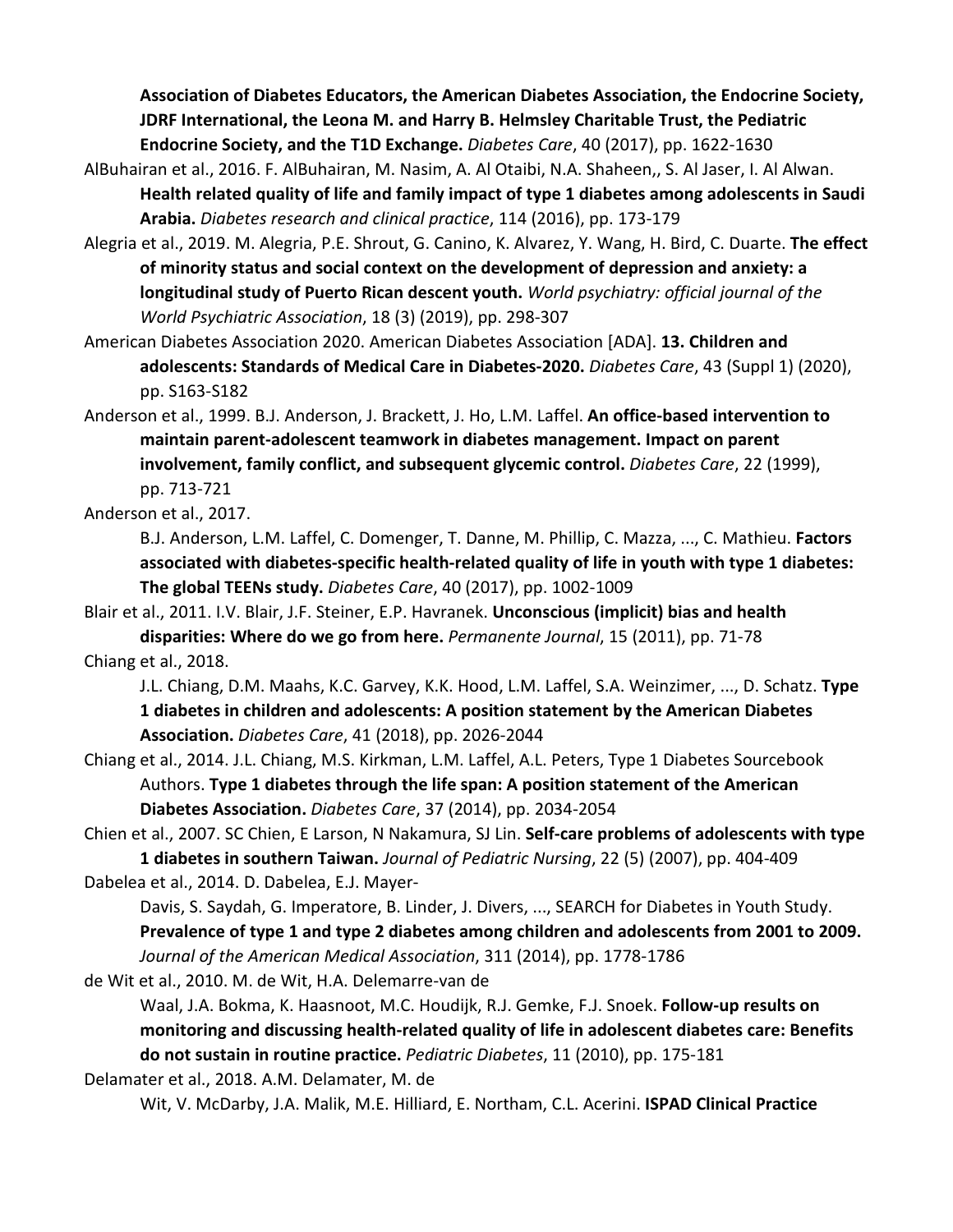**Consensus Guidelines 2018: Psychological care of children and adolescents with type 1** 

**diabetes.** *Pediatric Diabetes*, 19 (Suppl. 27) (2018), pp. 237-249

Fiallo-Scharer et al., 2019. R. Fiallo-

Scharer, M. Palta, B.A. Chewning, V. Rajamanickam, T. Wysocki, T.B. Wetterneck, E.D. Cox. **Impact of family-centered tailoring of pediatric diabetes self-management resources.**  *Pediatric Diabetes*, 20 (2019), pp. 1016-1024

Foster et al., 2019.

N.C. Foster, R.W. Beck, K.M. Miller, M.A. Clements, M.R. Rickels, L.A. DiMeglio, ..., S.K. Garg. **State of type 1 diabetes management and outcomes from the T1D exchange in 2016-2018.**  *Diabetes Technology and Therapeutics*, 21 (2019), pp. 66-72

- Grey et al., 2000. M. Grey, E.A. Boland, M. Davidson, J. Li, W.V. Tamborlane. **Coping skills training for youth with diabetes mellitus has long-lasting effects on metabolic control and quality of life.**  *Journal of Pediatrics*, 137 (2000), pp. 107-113
- Grey et al., 2011. M. Grey, S.S. Jaser, R. Whittemore, S. Jeon, E. Lindemann. **Coping skills training for parents of children with type 1 diabetes: 12-month outcomes.** *Nursing Research*, 60 (2011), pp. 173-181
- Hilliard et al., 2018. M.E. Hilliard, M. De Wit, R.M. Wasserman, A.M. Butler, M. Evans, J. Weissberg-Benchell, B.J. Anderson. **Screening and support for emotional burdens of youth with type 1 diabetes: Strategies for diabetes care providers.** *Pediatric Diabetes*, 19 (2018), pp. 534-543 Hilliard et al., 2013a.

M.E. Hilliard, J.M. Lawrence, A.C. Modi, A. Anderson, T. Crume, L.M. Dolan, ..., SEARCH for Diabetes in Youth Study Group. **Identification of minimal clinically important difference scores of the PedsQL in children, adolescents, and young adults with type 1 and type 2 diabetes.**  *Diabetes Care*, 36 (2013), pp. 1891-1897

Hilliard et al., 2020. M.E. Hilliard, C.G. Minard, D.G. Marrero, M. de

Wit, D. Thompson, S.N. DuBose, ..., B.J. Anderson. **Assessing health-related quality of life in children and adolescents with diabetes: Development and psychometrics of the type 1 diabetes and life (T1DAL) measures.** *Journal of Pediatric Psychology*, 45 (2020), pp. 328-339

Hilliard et al., 2016. M.E. Hilliard, P.W. Powell, B.J. Anderson. **Evidence-based behavioral interventions to promote diabetes management in children, adolescents, and families.** *American Psychologist*, 71 (2016), pp. 590-601

Hilliard et al., 2013b. M.E. Hilliard, Y.P. Wu, J. Rausch, L.M. Dolan, K.K. Hood. **Predictors of deteriorations in diabetes management and control in adolescents with type 1 diabetes.**  *Journal of Adolescent Health*, 52 (2013), pp. 28-34

Holmbeck et al., 2002.

G.N. Holmbeck, S.Z. Johnson, K.E. Wills, W. McKernon, B. Rose, S. Erklin, T. Kemper. **Observed and perceived parental overprotection in relation to psychosocial adjustment in preadolescents with a physical disability: The mediational role of behavioral autonomy.**  *Journal of Consulting and Clinical Psychology*, 70 (2002), pp. 96-110

Hulley et al., 2013. S.B. Hulley, S.R. Cummings, W.S. Browner, D.G. Grady, T.B. Newman. *Designing clinical research* **(4th ed.).** Jaypee Brothers, New Delhi, India (2013)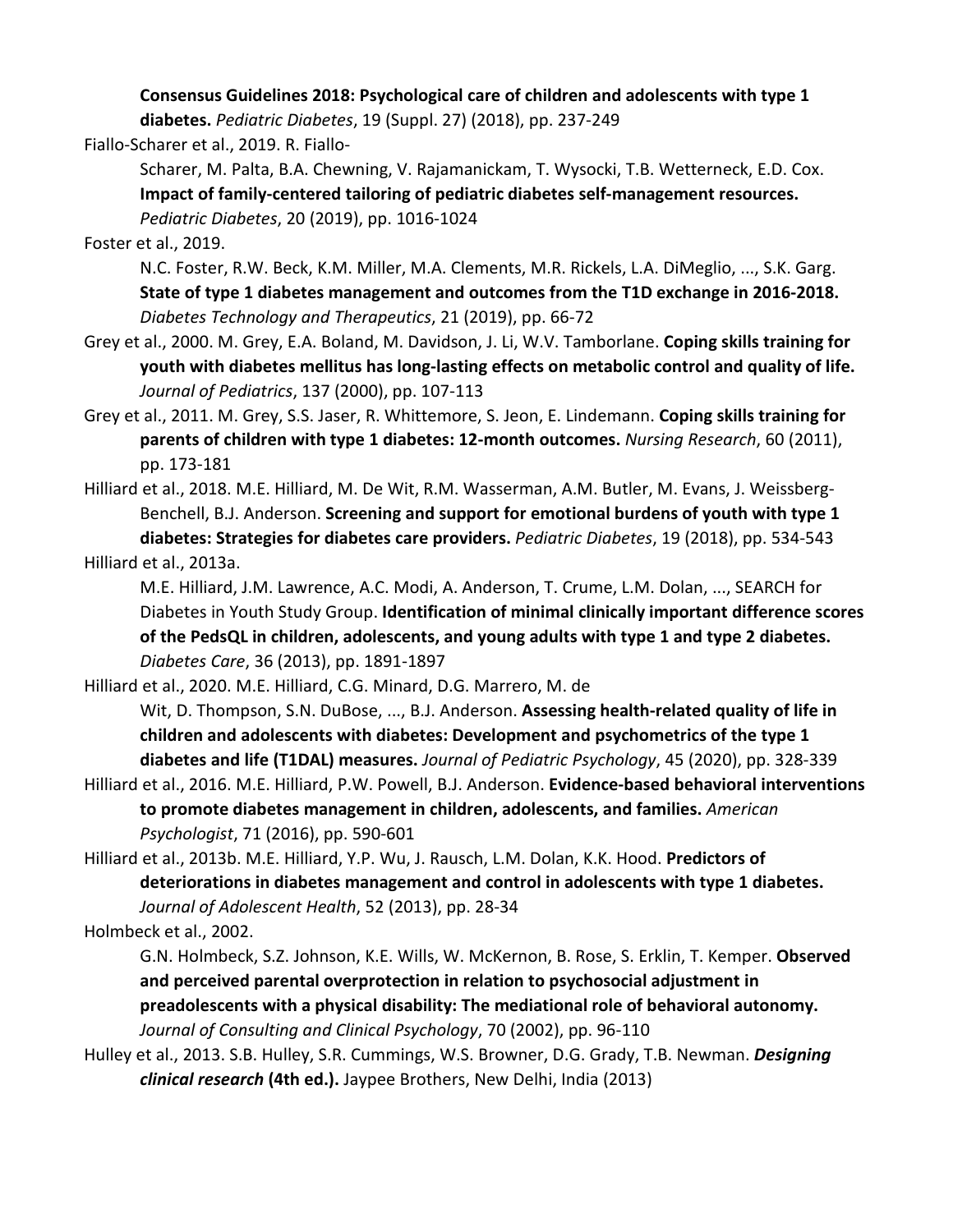Iturralde et al., 2017. E. Iturralde, J. Weissberg-Benchell, K.K. Hood. **Avoidant coping and diabetesrelated distress: Pathways to adolescents' type 1 diabetes outcomes.** *Health Psychology*, 36 (2017), pp. 236-244

Jacobson et al., 2013. A.M. Jacobson, B.H. Braffett, P.A. Cleary, R.A. Gubitosi-

- Klug, M.E. Larkin, DCCT/EDIC Research Group. **The long-term effects of type 1 diabetes treatment and complications on health-related quality of life: A 23-year follow-up of the Diabetes Control and Complications/Epidemiology of Diabetes Interventions and Complications cohort.** *Diabetes Care*, 36 (2013), pp. 3131-3138
- Jönsson et al., 2015. L. Jönsson, P. Lundqvist, I. Tiberg, I. Hallström. **Type 1 diabetes - Impact on children and parents at diagnosis and 1 year subsequent to the child's diagnosis.** *Scandinavian Journal of Caring Sciences*, 29 (2015), pp. 126-135
- Kichler et al., 2013. J.C. Kichler, A.S. Kaugars, P. Marik, L. Nabors, R. Alemzadeh. **Effectiveness of groups for adolescents with type 1 diabetes mellitus and their parents.** *Families, Systems and Health*, 31 (2013), pp. 280-293
- Lenters-Westra and Slingerland, 2014. E. Lenters-Westra, R.J. Slingerland. **Three of 7 hemoglobin A1c point-of-care instruments do not meet generally accepted analytical performance criteria.**  *Clinical Chemistry*, 60 (2014), pp. 1062-1072
- Little et al., 2011. R.R. Little, C.L. Rohlfing, D.B. Sacks, National Glycohemoglobin Standardization Program (NGSP) Steering Committee. **Status of hemoglobin A1c measurement and goals for improvement: From chaos to order for improving diabetes care.** *Clinical Chemistry*, 57 (2011), pp. 205-214
- Markowitz et al., 2015. J.T. Markowitz, K.C. Garvey, L.M. Laffel. **Developmental changes in the roles of patients and families in type 1 diabetes management.** *Current Diabetes Reviews*, 11 (2015), pp. 231-238

Mayer-Davis et al., 2018. E.J. Mayer-

Davis, A.R. Kahkoska, C. Jefferies, D. Dabelea, N. Balde, C.X. Gong, ..., M.E. Craig. **ISPAD Clinical Practice Consensus Guidelines 2018: Definition, epidemiology, and classification of diabetes in children and adolescents.** *Pediatric Diabetes*, 19 (Suppl. 27) (2018), pp. 7-19

- Miller et al., 2016. G.F. Miller, E. Coffield, Z. Leroy, R. Wallin. **Prevalence and Costs of Five Chronic Conditions in Children.** *The Journal of School Nursing*, 32 (5) (2016), pp. 357-364
- Myrvik et al., 2014. M.P. Myrvik, L.M. Beverung, J.A. Panepinto, E.C. Igler, N. Englebert, K.M. Bingen. **Integration of electronic patient-reported outcomes (ePROs) into pediatric clinic settings across hematology/oncology/bone marrow transplant.** *Clinical Practice in Pediatric Psychology*, 2 (2014), pp. 39-49

Patterson et al., 2019.

C.C. Patterson, S. Karuranga, P. Salpea, P. Saeedi, G. Dahlquist, G. Soltesz, G.D. Ogle. **Worldwide estimates of incidence, prevalence and mortality of type 1 diabetes in children and adolescents: Results from the International Diabetes Federation Diabetes Atlas, 9th edition.**  *Diabetes Research and Clinical Practice*, 157 (2019), Article 107842

Pihoker et al., 2018. C. Pihoker, G. Forsander, B. Fantahun, A. Virmani, S. Corathers, P. Benitez-Aguirre, …, D.M. Maahs. **ISPAD Clinical Practice Consensus Guidelines 2018: The delivery of ambulatory diabetes care to children and adolescents with diabetes.** *Pediatric Diabetes*, 19 (Suppl. 27) (2018), pp. 84-104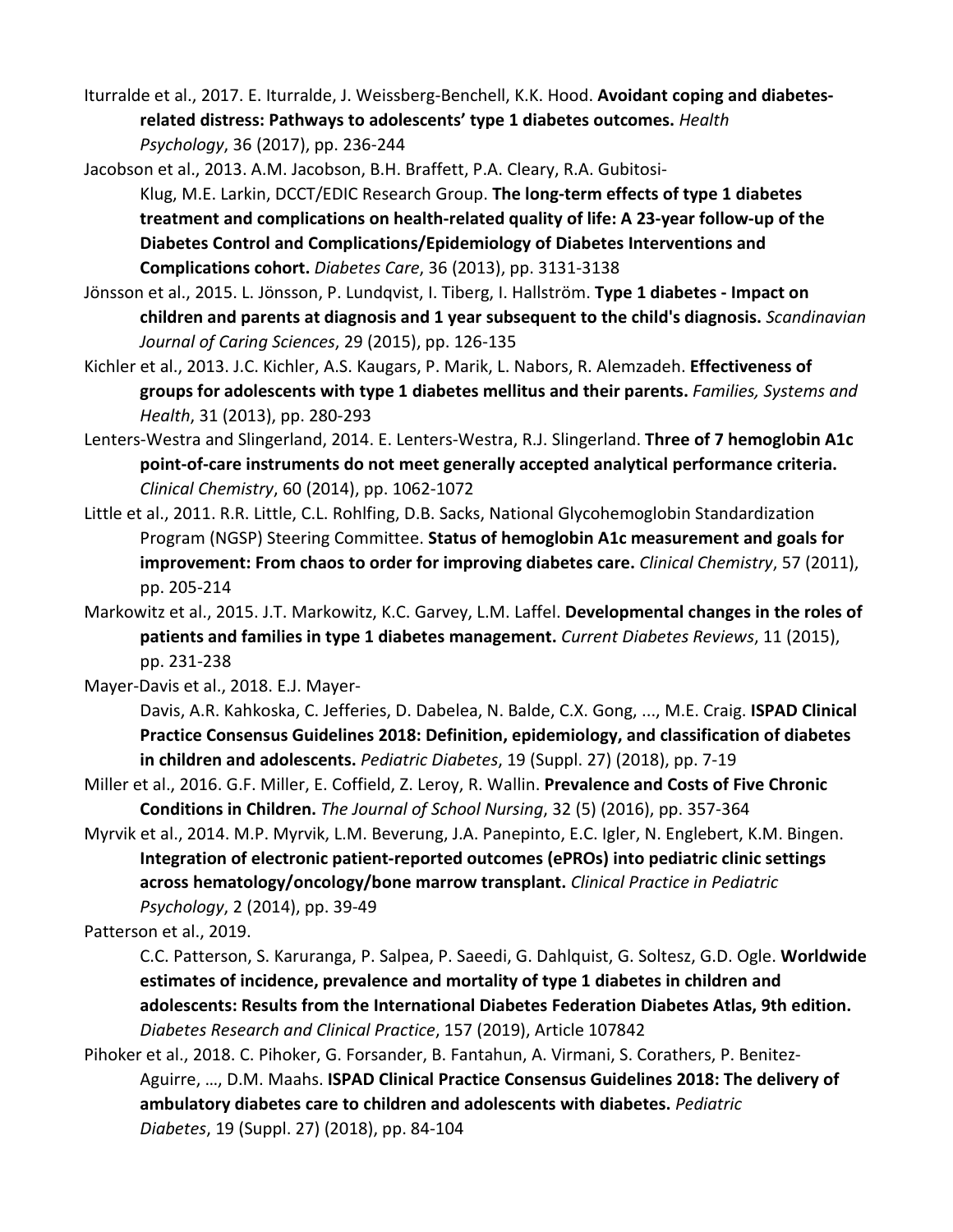- Polit and Tatano, 2012. D.F. Polit, C.B. Tatano. *Nursing research: Generation and assessing evidence for nursing practice* **(9th ed.).** Wolters Kluwer-Lippincott Williams & Wilkins, Philadelphia (2012)
- Ryan and Sawin, 2009. P. Ryan, K.J. Sawin. **The Individual and Family Self-Management Theory: Background and perspectives on context, process, and outcomes.** *Nursing Outlook*, 57 (2009), pp. 217-225 .e6
- Sacks, 2012. D.B. Sacks. **Measurement of hemoglobin A(1c): A new twist on the path to harmony.**  *Diabetes Care*, 35 (2012), pp. 2674-2680
- Sawyer et al., 2012. P.J. Sawyer, B. Major, B.J. Casad, S.S. Townsend, W.B. Mendes. **Discrimination and the stress response: Psychological and physiological consequences of anticipating prejudice in interethnic interactions.** *American Journal of Public Health*, 102 (2012), pp. 1020-1026
- Schilling et al., 2006. LS Schilling, KA Knafl, M Grey. **Changing patterns of self-management in youth with type I diabetes.** *Journal of Pediatric Nursing*, 21 (6) (2006), pp. 412-424
- Trent et al., 2019. M. Trent, D.G. Dooley, J. Dougé, Section on Adolescent Health., Council on Community Pediatrics., & Committee on Adolescence. **The impact of racism on child and adolescent health.** *Pediatrics*, 144 (2019), Article e20191765
- United States Census Bureau 2019. United States Census Bureau. **QuickFacts Wisconsin.** (2019) Retrieved from https://www.census.gov/quickfacts/fact/table/WI/RHI125219#RHI125219
- Varni et al., 2005. J.W. Varni, T.M. Burwinkle, M. Seid. **The PedsQL as a pediatric patient-reported outcome: Reliability and validity of the PedsQL Measurement Model in 25,000 children.**  Exp*ert Review of Pharmacoeconomics and Outcomes Research*, 5 (2005), pp. 705-719
- Varni et al., 2004. J.W. Varni, S.A. Sherman, T.M. Burwinkle, P.E. Dickinson, P. Dixon. **The PedsQL Family Impact Module: Preliminary reliability and validity.** *Health and Quality of Life Outcomes*, 2 (2004), p. 55

Weissberg-Benchell et al., 2009. J. Weissberg-

Benchell, T. Nansel, G. Holmbeck, R. Chen, B. Anderson, T. Wysocki, ..., Steering Committee of the Family Management of Diabetes Study. **Generic and diabetes-specific parent-child behaviors and quality of life among youth with type 1 diabetes.** *Journal of Pediatric Psychology*, 34 (2009), pp. 977-988

Willi et al., 2015.

S.M. Willi, K.M. Miller, L.A. DiMeglio, G.J. Klingensmith, J.H. Simmons, W.V. Tamborlane, ..., T1D Exchange Clinic Network. **Racial-ethnic disparities in management and outcomes among children with type 1 diabetes.** *Pediatrics*, 135 (2015), pp. 424-434

Wood et al., 2013. J.R. Wood, K.M. Miller, D.M. Maahs, R.W. Beck, L.A. DiMeglio, I.M. Libman, ..., T1D Exchange Clinic Network. **Most youth with type 1 diabetes in the T1D Exchange Clinic Registry do not meet American Diabetes Association or International Society for Pediatric and Adolescent Diabetes clinical guidelines.** *Diabetes Care*, 36 (2013), pp. 2035-2037

Wysocki et al., 2008.

T. Wysocki, M.A. Harris, L.M. Buckloh, D. Mertlich, A.S. Lochrie, A. Taylor, ..., N.H. White. **Randomized, controlled trial of Behavioral Family Systems Therapy for Diabetes: Maintenance and generalization of effects on parent-adolescent communication.** *Behavior Therapy*, 39 (2008), pp. 33-46